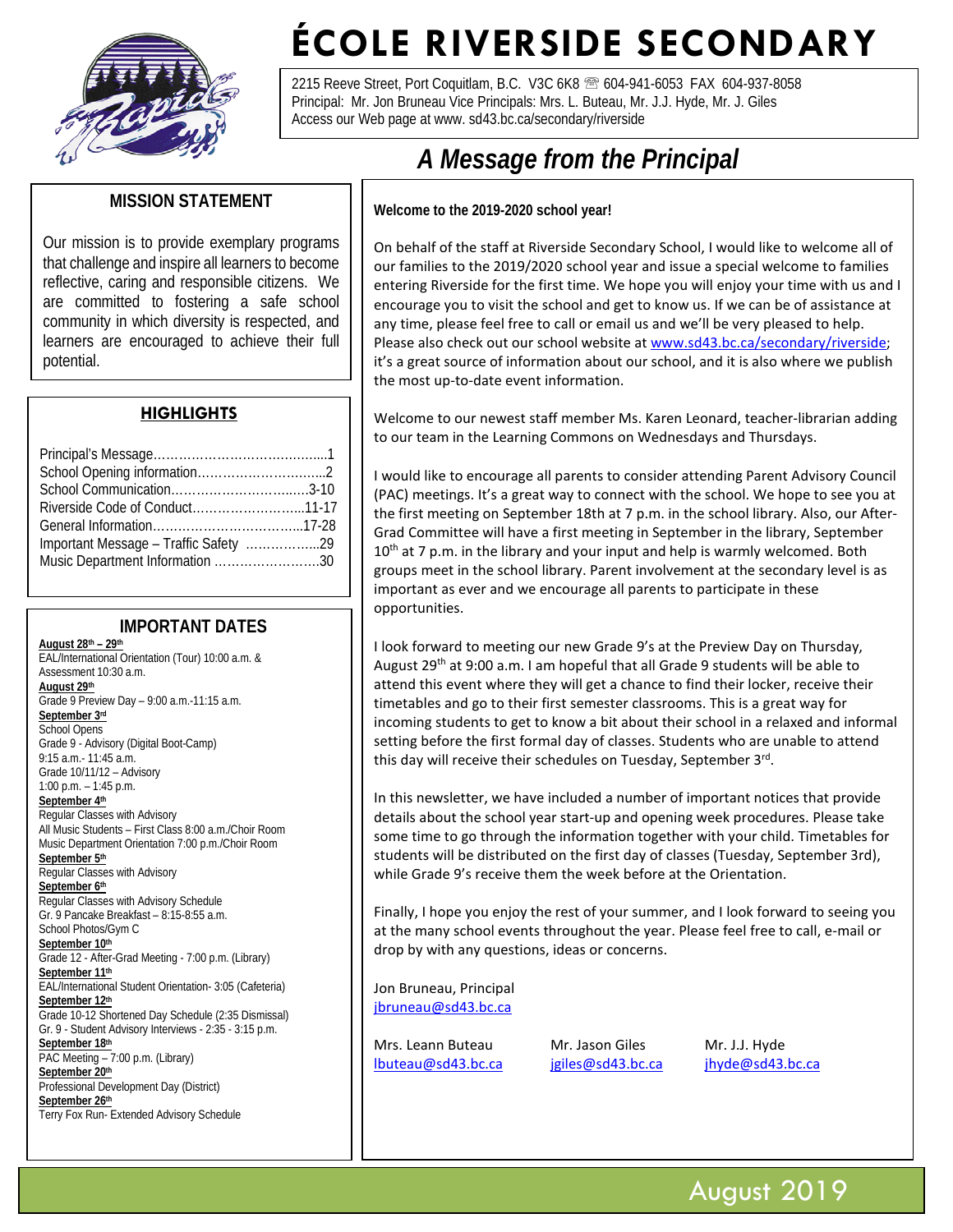# **STUDENT TIMETABLES WILL BE ISSUED IN ADVISORY ON SEPTEMBER 3rd. We ask that student fees (see below) be paid on September 4th but no later than September 13th.**

- Aug. 27<sup>th</sup> to 30<sup>th</sup> Counsellors return for new registrations only.
- August 28<sup>th</sup> & 29<sup>th</sup> EAL/International Assessments & Tour : Tour 10:00 a.m. & Assessments 10:30 a.m. . Students may schedule an appointment with their counsellor on Thursday. Aug. 29<sup>th</sup> or Friday. Aug. 30<sup>th</sup> to confirm their timetables.

August  $29<sup>th</sup>$  Grade 9 Preview Orientation Program  $-9:00$  a.m.  $-11:15$  a.m. approx.

September  $4<sup>th</sup> - 5<sup>th</sup>$  Request for course changes for Grade 9 students and new students only. Sept  $4<sup>th</sup> - 2:00$  p.m. to 5:00 p.m. Sept  $5<sup>th</sup> - 8:00$  a.m. to 5:00 p.m.

# **Please note there will be no course changes for Grade 10 – 12 students. Course changes were completed for these students in June.**

# **FIRST DAY SCHEDULE – SEPT 3rd Tuesday**

*Grade 9* 

| 9:30-11:45  Digital Boot Camp (Gym) |  |
|-------------------------------------|--|

*Grade 10, 11, and 12 students* 1:00- 1:45 ....................................................Advisory

#### **SECOND DAY SCHEDULE – SEPT 4th Wednesday**

#### **MUSIC STUDENTS:**

All Band and Choir students, grades 9 – 12 are required to attend Period 1 on the first day of classes: Wednesday, September 4th, 2019

#### **THIRD DAY SCHEDULE – SEPT 5th Thursday**

#### **FOURTH DAY SCHEDULE – SEPT 6th Friday**

#### **Photo Day**

| Grade 9 Pancake Breakfast8:15-8:55 |  |
|------------------------------------|--|
|                                    |  |
|                                    |  |
|                                    |  |
|                                    |  |
|                                    |  |
|                                    |  |
|                                    |  |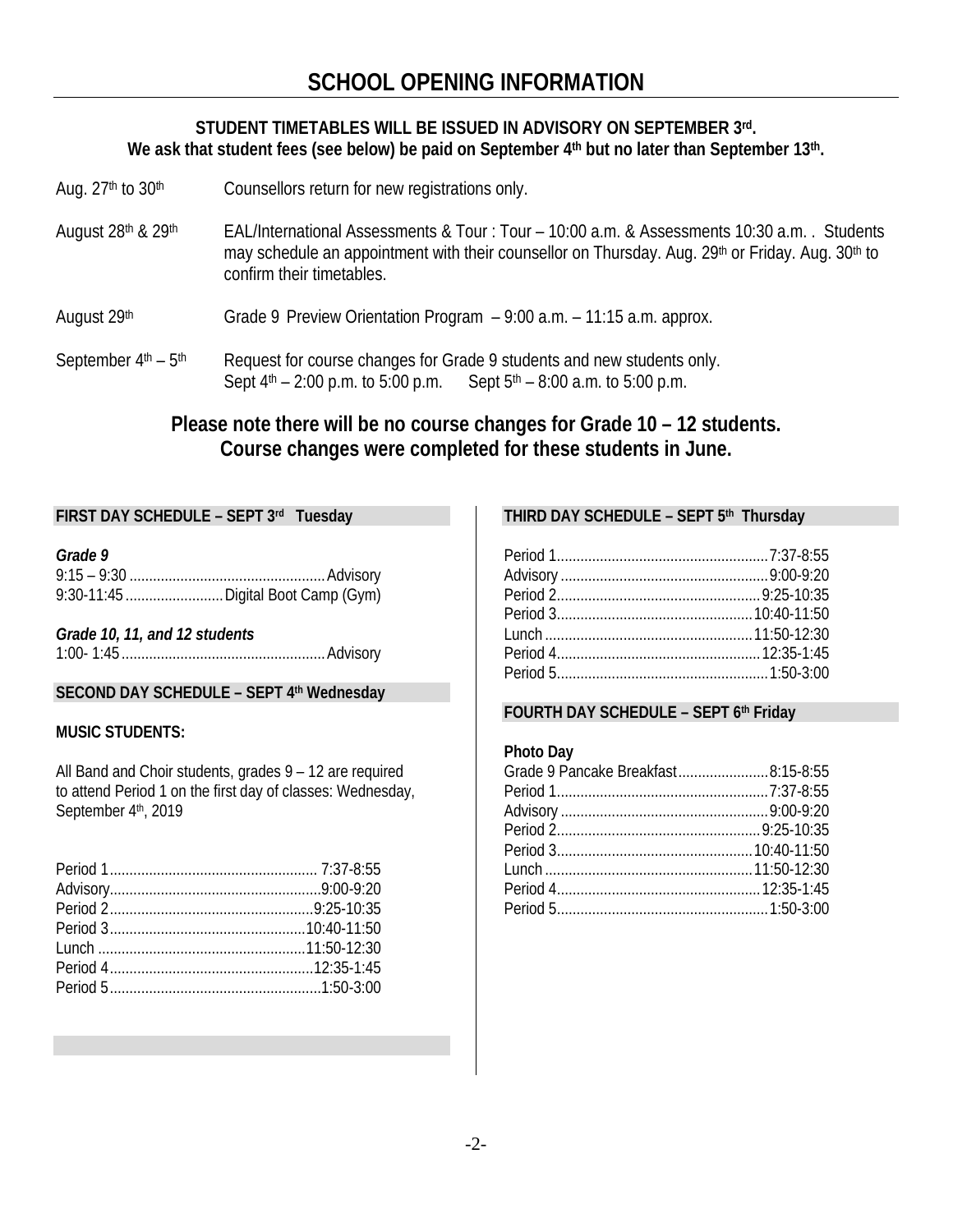

# *All fees, including yearbook, activity fees, cap and gown, will be collected on-line. To pay, please click on*  "Cultivating Resilience in Teens and Children"

#### *you will have created an account and be able to use this account to pay for field trips or others other fees*  **that is the great is the great the great the great the school year. Parent Night at Riverside Secondary**

- ↑ Reynote Speaker: **Colleen Drobot**
- $\rightarrow$  October 9th/2019

*["fee payment"](http://www.sd43.bc.ca/secondary/riverside/Pages/default.aspx) or visit our web-site and click on the button that says "student fees". In three simple steps,* 

*use the same account to pay fees for all your children if you have others attending schools in the Coquitlam* 

 $\triangleright$  6:00—800 PM

 $\sim$  We send home fee invoices with the studients on the first day of school.

- $\bullet$  25.000 activity fee is consistent with all secondary schools in this district. This fee consistent with  $\bullet$  22.15 Reeve Street. Pt. Coquitant • 2215 Reeve Street, Pt. Coquitlam
- Please note that the Secret optional cost. Some contract the year optional fees for the year optional fees for the year optional fees for the year optional fees for the year optional fees for the year optional fees for t resiliency in our children for success. **Figure 1. If any family some or all fees payable, contact your child's vice principal and the some or all fees principal and the vice principal and the vice principal and the vice principal and the vice principal and the** fees can be delayed or adjusted. • We can arrange a monthly payment plan to spread the costs over the fall and winter months. (requirements) and beyond.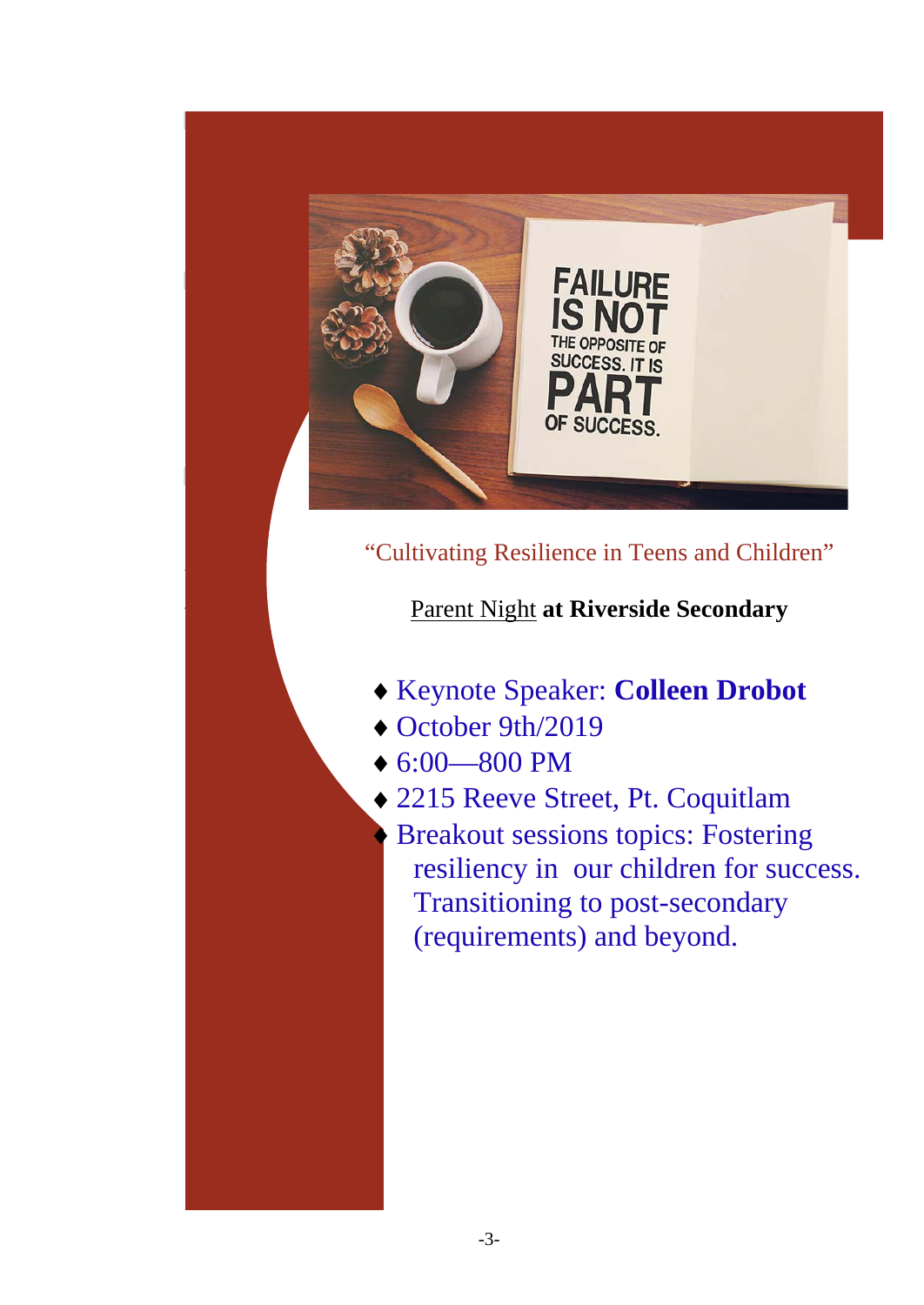### **NEW REGISTRATIONS**

Counsellors will be available for new registrations only during August  $27<sup>th</sup>$  – August  $30<sup>th</sup>$ .

New students can call any time during the summer to make an appointment. When registering a new student, parents are asked to bring all available school records including the latest report card. Proof of present address, birth certificate and immigration papers are required.

# **PROVINCIAL EXAMS – Important Updates for 2019/20!**

The Ministry of Education has made several changes to the exam process for the next school year (2019/2020). Graduation requirements state that students must complete the Numeracy and Literacy assessment exams. Riverside students will complete these exams in their Grade 10 year. Any student (regardless of grade level) who has not completed these exams will be ineligible to graduate. Exam writing periods will be in November, January and April. English 12. Please note that the Communication 12 Exam & FRAL 12 (French Language Arts for Immersion Students) exam will **not** be part of the new graduation requirements at this time.

# **STUDENT FEES – Due by September 6th, 2019**

Uncomfortable sending your child to school with a cheque or cash to pay their student fees? Worried that you never received a receipt for the money you gave your child to pay their fees? Worry no more!

*All fees, including yearbook, activity fees, cap and gown, will be collected on-line. To pay, please click on ["fee payment"](http://www.sd43.bc.ca/secondary/riverside/Pages/default.aspx) or visit our web-site and click on the button that says "Online Payments". In three simple steps, you will have created an account and be able to use this account to pay for field trips or other fees that may come up during the school year. The great thing is that once you've created an account, you can use the same account to pay fees for all your children if you have others attending schools in the Coquitlam School District.*

Please note that we will no longer be collecting fees during RAP in the first week of school.

If a parent is not able to pay their child's fees on-line, you may come into the office to make payment with our accounting clerk via cash or cheque. If paying by cheque, please make it payable to Riverside Secondary school.

The \$45.00 activity fee is consistent with all secondary schools in this district. This fee covers the cost of locks, guest speakers at the school, special events and activities, as well as some field trips and transportation costs. Please note that the yearbook is an optional cost. Some courses also have optional fees for workbooks. Our school makes bulk purchases so they are at a discount rate from retail.

NOTE: If any family has difficulty with some or all fees payable, contact your child's vice principal and the fees can be delayed, adjusted, or waived. Your child will receive a fee invoice on the first day of school.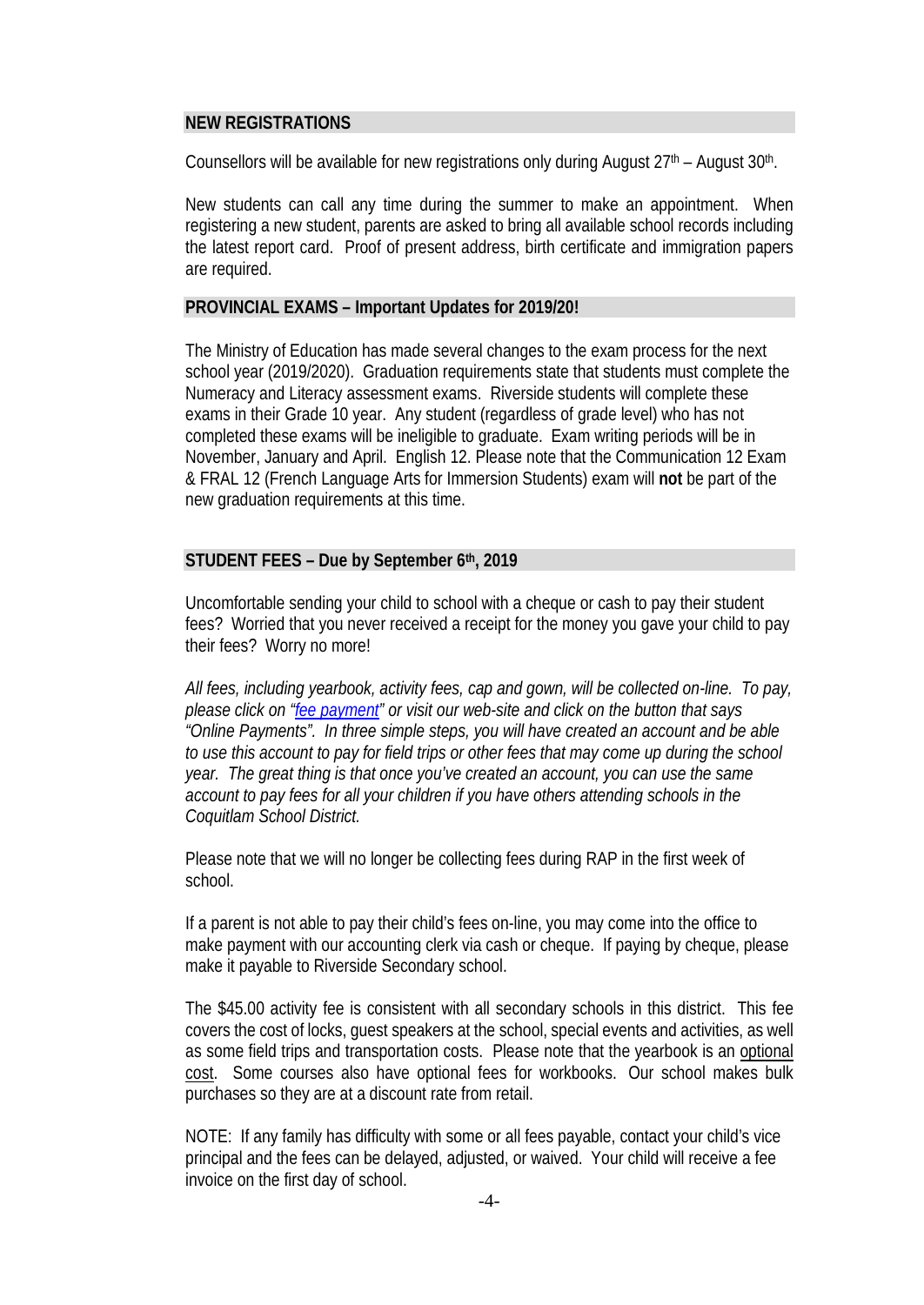

#### **STUDENT FEES Continued**

| Here's How To Get Started:                                            | dress; click continue.                                                                                                                                                                   | <b>Forms of Payment Accepted:</b>                                   |
|-----------------------------------------------------------------------|------------------------------------------------------------------------------------------------------------------------------------------------------------------------------------------|---------------------------------------------------------------------|
|                                                                       | Registration                                                                                                                                                                             | Credit Card (Visa/Mastercard)                                       |
| 1) Follow the link or scan the QR code<br>provided.                   | Step 1<br>Step 3<br>Step 2                                                                                                                                                               | E-Cheque                                                            |
| Click on "Get Started Today".<br>21                                   | Phone z<br>Address Line 1                                                                                                                                                                | <b>E-Wallet</b>                                                     |
| School District 43 Coquitiam                                          | Address Line 2<br>City                                                                                                                                                                   |                                                                     |
| <b>School Cash Online</b>                                             | $\mathbb{R}$ .<br>Country<br>CANADA<br>Province<br>British Columbia<br>E) +                                                                                                              |                                                                     |
| Paying school items just got easier!<br>Sign up to get started today. | <b>Postal Code</b>                                                                                                                                                                       | PAY ONLINE<br>$\mathcal{O}_{\mathbb{Q}_p}$                          |
| of Carn On                                                            | Email                                                                                                                                                                                    | Shift<br>$D_{\rm OL}$                                               |
| Sign Into Your Account<br>Oet Started Today                           | iii) Choose a password with at least one capi-<br>tal letter and one symbol, choose a security                                                                                           |                                                                     |
| Create your account:<br>31                                            | question; click continue.                                                                                                                                                                | To Access School Cash Online:                                       |
| i) Enter your first and last name;<br>click continue.                 | Registration<br>Street and Street<br>Store & Car                                                                                                                                         | Scan the QR code or follow the link<br>below:                       |
| <b>Registration</b><br>Step 1<br>Step 2<br>Step 3<br>First Name       | <b>College Reserved</b><br>Common light are fir for once of one field and and a<br>went to receive movel netifications for new free respond to my student and updates on release related |                                                                     |
| <b>Last Name</b>                                                      | 41<br>Make sure to OPT IN to receive email noti-<br>fications for new items available for online<br>payment.                                                                             |                                                                     |
|                                                                       | 5) Check your inbox and junk folder for your<br>confirmation email. Make sure to add<br>SchoolCashOnline to your address book.                                                           | https://sd43.schoolcashonline.com<br>For further inquiries call the |
|                                                                       | After you receive the confirmation email,<br>61<br>select the "Click Here" option; sign in and<br>add each of your children to your house-<br>hold account.                              | School Cash Online Support Line<br>#1-866-961-1803                  |

# **YEARBOOKS (OPTIONAL PURCHASE)**

The deadline for yearbook orders (paid in full) is **February 7th, 2020**. All school fees must be paid before ordering a yearbook. If payment is not received by **February 7th, 2020**, it will be assumed that you do not wish to purchase a yearbook. **There will be no extra yearbooks available for purchase in June, 2020.**

# **OPTIONAL WORKBOOK PURCHASE**

In some courses, workbooks are used to supplement the traditional textbooks. All students will be provided with a workbook free of charge for the duration of the course, *however it is expected that students will return the workbook at the end of the course, undamaged and not written in*. Students who choose to write in school-owned books will be charged the full price of the workbook at the end of the course.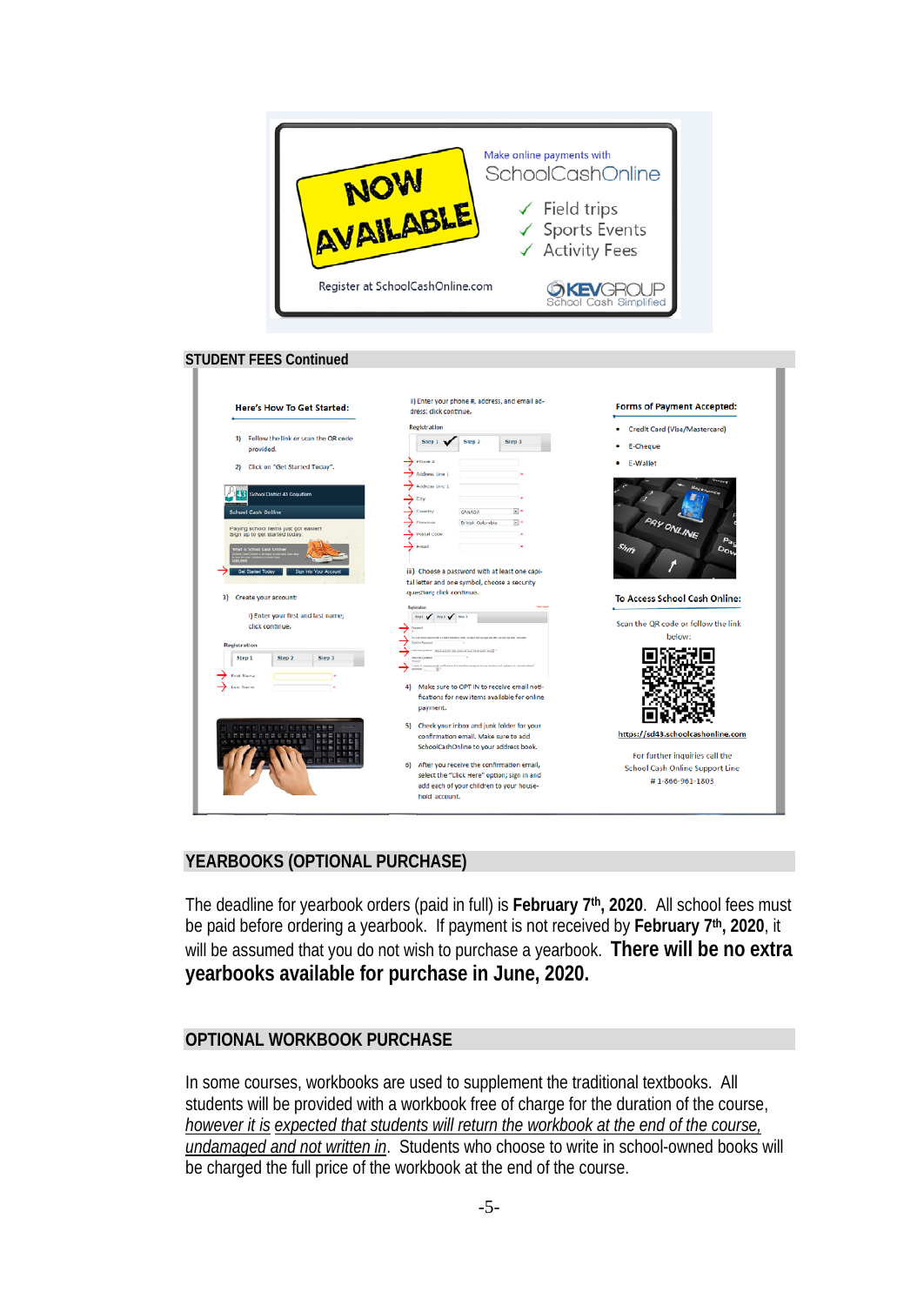Students may wish to purchase their own copy of the workbook so they can write directly in the workbook and keep it at the end of the course. This is completely optional. Students who wish to purchase their own copy of the workbook may do so by purchasing them through our on-line service or our accounting clerk in the office.

#### **SCHOOL PHOTOS – FRIDAY, SEPTEMBER 6th**

Photos will be taken from 9:00-11:40 a.m. on Friday, September 6<sup>th</sup>. All students are required to have their photo taken for GO Cards and the yearbook, even if they are not purchasing a photo package.

#### **SCHOOLING IS A PARTNERSHIP**

Riverside Secondary School staff work hard to provide a safe, caring environment. Working as partners we make a powerful impact on the positive learning environment. Please review the following school routines with your son or daughter.

1. **Harassment, Drugs, Alcohol and Weapons:**

At Riverside Secondary School we have zero tolerance for name-calling, teasing or harassment. We urge students to report such incidents to a trusted administrator or staff member so that we can ensure the inappropriate behaviour stops. Students involved with drugs, alcohol or weapons at school, during school related events, or travelling to or from school will face disciplinary action.

- 2**. Smoking**: In accordance with Board Policy, smoking (including the use of Ecigarettes) is not permitted in the school or on school grounds. This includes the sidewalk in front of the school, on both sides of Reeve Street, in the parking lot, and in cars parked in the lots. This also includes the alleyways across from the school. Students are expected to respect the private property of our neighbours. Additionally, due to concerns around the explosion of e-cigarettes/vapes, students are not to be in possession of these devices while at school.
- 3. **Litter**: It is the responsibility of everyone in the school to keep our building and grounds clean. Students are expected to put all litter in the proper containers and recycle cans and juice containers. We expect students to follow this practice, while travelling to and from school, as well.
- 4. **Parking**: Student parking is restricted to the North Lot near Gates Park. Student vehicles must be registered with the office. There is no charge for student parking. Cars found parked in the Main or South lots risk being towed. We ask that students not loiter in the student parking lot during the day.
- 5. **Internet Use**: Passwords are available upon the signed return of the school's Internet Use Policy,
- 6. **Cyber-Bullying**: Students who engage in bullying, harassment or other negative behaviours by electronic means either at school or away from the school should be aware that school and district policies will be enforced if these actions impact the environment of our school.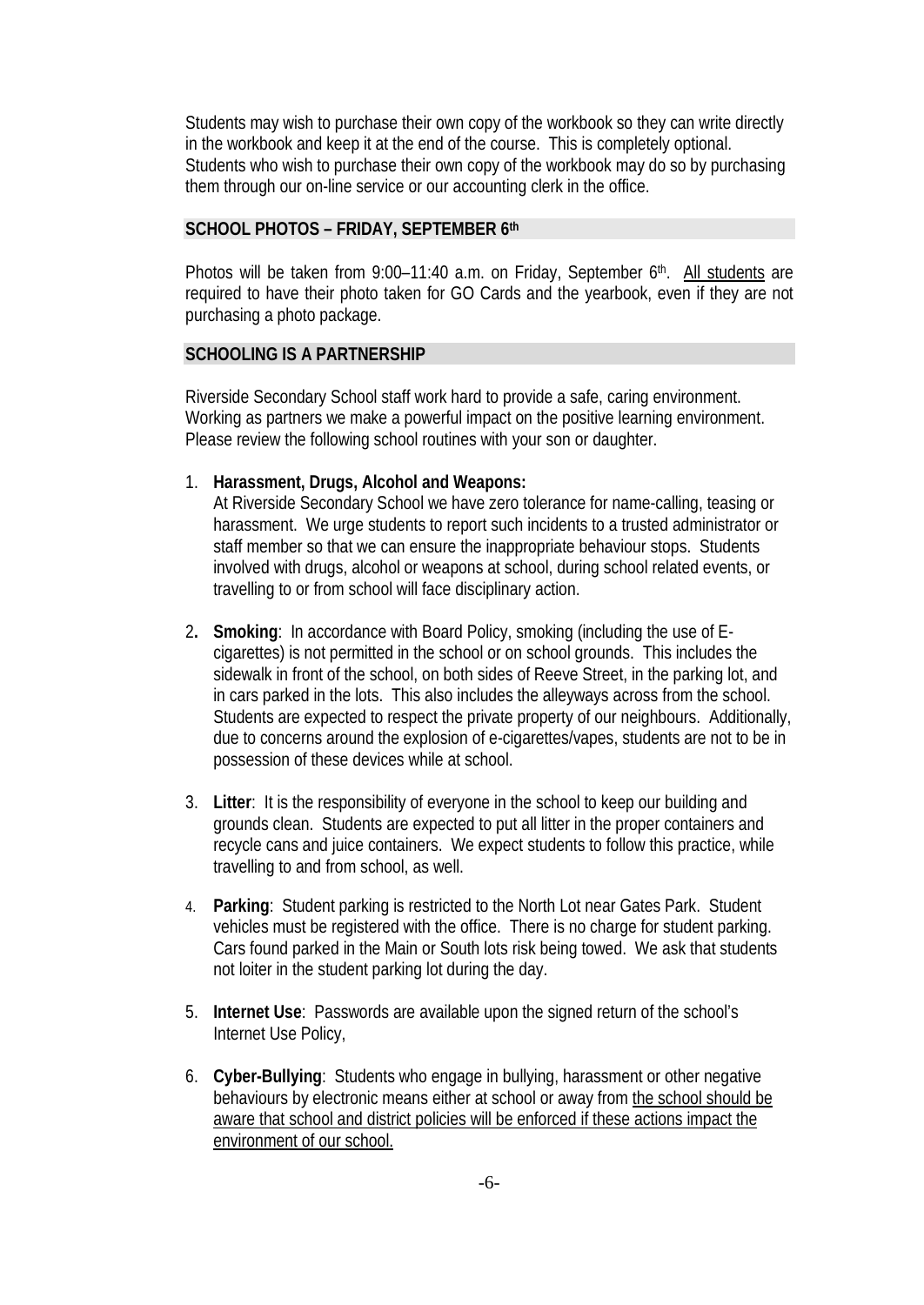# **COMMUNICATION WITH TEACHING STAFF, ADMINISTRATION AND COUNSELLORS**

Please contact all teaching staff at Riverside by email and administration by email or telephone a voice message system is not available. Counsellors are available by email, telephone and voice message.

# **ATTENDANCE AND REPORTING STUDENT ABSENCES**

Students are expected to attend all classes on time.

- We ask that parents take an active role in assisting us in monitoring student attendance. Please contact the school as soon as possible whenever your son/daughter is going to be late or absent from school.
- If you contact the classroom teacher regarding an absence it is important that you also advise the office or submit an on-line absence report.
- You can report absences any of the following ways by providing your child's name **AND STUDENT NUMBER** and/or time he or she will be absent from school and the reason for the absence.
- Go to our website and click the [Absence Report.](http://www2016.sd43.bc.ca/eforms/_layouts/15/FormServer.aspx?XsnLocation=http://www2016.sd43.bc.ca/eforms/AbsenceReportForm/Forms/template.xsn&OpenIn=browser&SaveLocation=http://www2016.sd43.bc.ca/eforms/AbsenceReportForm&Source=http://www2016.sd43.bc.ca/eforms/AbsenceReportForm)
- Call 604-941-6053 between 7:30 and 4:00 to speak directly to an office staff member.
- We ask staff to make contact with home regarding repeated lates and absenteeism. Please expect their phone calls.
- We have an auto-dialer system which calls/emails homes daily to verify unexcused absenteeism of all students.
- All students, if leaving early, must check out at the office with parent permission.

# **WHO DO I CALL IF I AM CONCERNED ABOUT MY CHILD'S ACADEMIC OR SOCIAL PROGRESS?**

If you have a concern about a particular class, please contact the teacher of that class. If you have more general concerns about your child's progress, or have concerns about several subject areas, please contact your child's counsellor who can help coordinate contact with teachers and assist with building a plan to help your child be more successful at school. Counselling assignments for the 2019 - 2020 school year will be:

A - Fe Mr. Gangnes M - R Ms. Luddu

Fi - L T.B.A. S - Z Ms. Johal

\*\*Please note that the great majority of our staff rely on email rather than voicemail for communication. If you would like a staff member to contact you by phone, it is usually more efficient to email that staff member and request that they call you at a specific phone number. You can also call the switchboard and the receptionist will email the staff member to request that they call you.

# **WHO DO I CALL IF I HAVE AN ISSUE TO BE RESOLVED?**

If you have a concern about the way an issue has been handled with your child, please contact the teacher involved directly. If you are not satisfied with the outcome of the contact, it is then appropriate to contact the Vice-Principal or the Principal (or the Assistant Superintendent if the issue involved the Principal.) In almost all cases, the problem is resolved after the first contact. Failing a resolution, however, protocol then involves contact with the Superintendent, followed by a member of the Board of School **Trustees**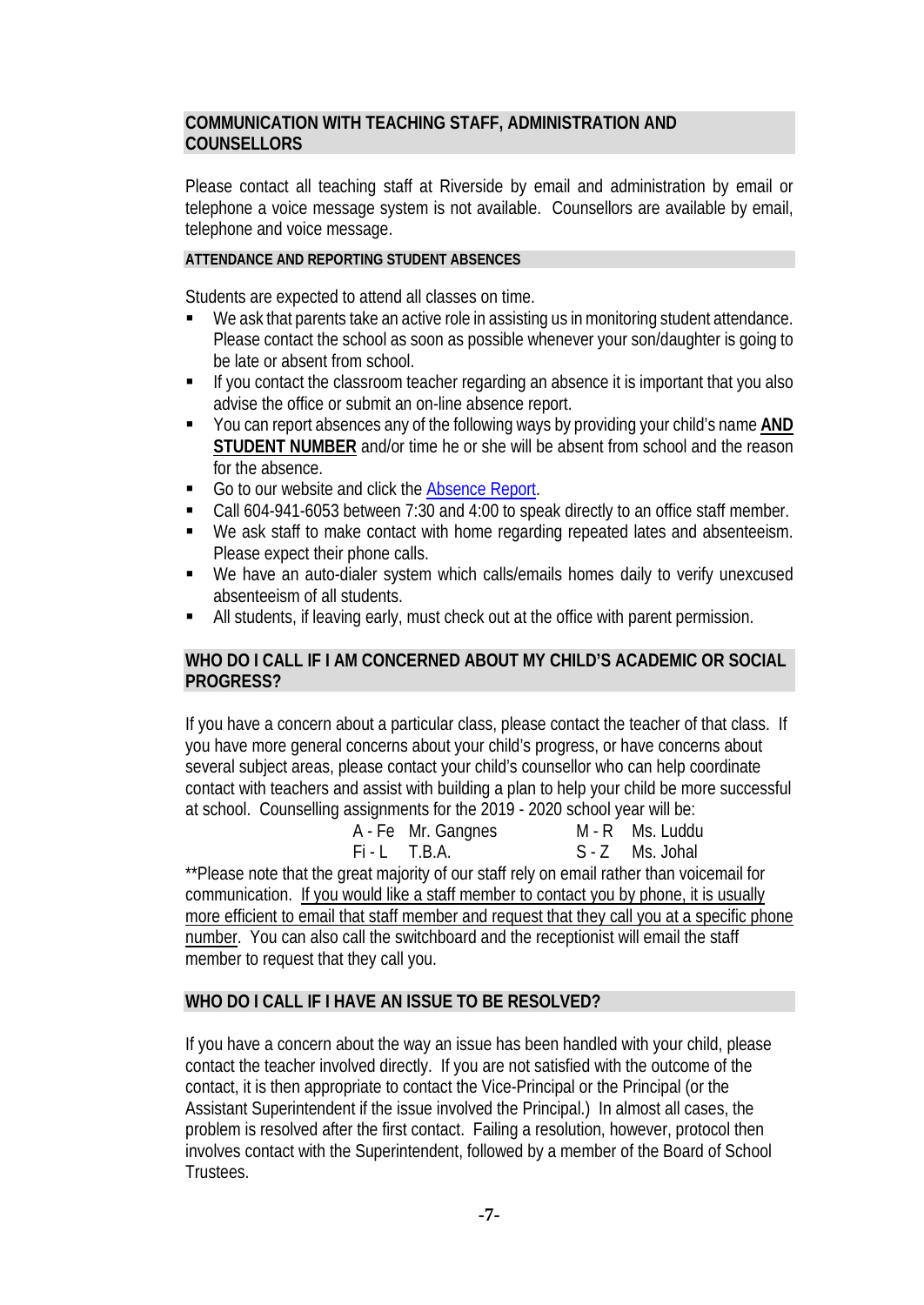## **RIVERSIDE NEWSLETTERS**

School newsletters will be sent home electronically during the first week of each month. If, for some reason, you don't receive the newsletter via email, please go to our website where our newsletter will be posted every month. If you are aware of a parent who does not have internet access, please let them know that we also do a small run of printed newsletters each month which are available for pick-up by parents or students from our main reception area in the office.

# **RIVERSIDE WEBSITE**

Our website includes a community portal where parents and students have access to a broad range of information such as calendars, our daily bulletin, extracurricular activities and schedules and much more. You can access our web-site at [http://www.sd43.bc.ca/School/riverside/](http://www.sd43.bc.ca/School/riverside/Pages/default.aspx)

# **RIVERSIDE PARENTS ADVISORY COUNCIL**

The Riverside PAC meets once per month, usually on the third Wednesday at 7:00 p.m. in the school library. Our PAC executive and the school administration welcome the involvement of all Riverside parents and encourage you to come to our first meeting on September 18th.

# **RIVERSIDE PARENTS AFTER-GRAD COMMITTEE**

Riverside Secondary prides itself on the after-grad event it provides for its graduating students every June. The Riverside After-grad Committee meets once per month, usually on the second Tuesday at 7:00 pm. in the school library. Our After-grad Committee is traditionally made up of parents from grades nine through twelve and all parents are welcome to join this group. Our first meeting is on Tuesday, September 10<sup>th</sup>. Please come and join us and find out what we're about!

#### **REPORT CARDS AND PARENT-TEACHER CONFERENCES**

Students in linear (full year) courses will receive one interim, and four formal report cards this year.

Students in semester (half-year) courses will receive one interim and two formal reports per semester. Interim reports will include general information on work habits and progress but will not include letter grades. Please check the enclosed school calendar for dates of report card distribution. The interim and formal report cards will be distributed in RAP **(REPORT CARDS ARE NOT MAILED HOME DUE TO INCREASED COSTS).**  Report card dates are advertised in the school's monthly bulletin and on the school website.

Parent-Teacher conferences occur once each semester. All parents are encouraged to attend these important conferences to discuss your child's progress and to work with the teacher to help your child be as successful as possible.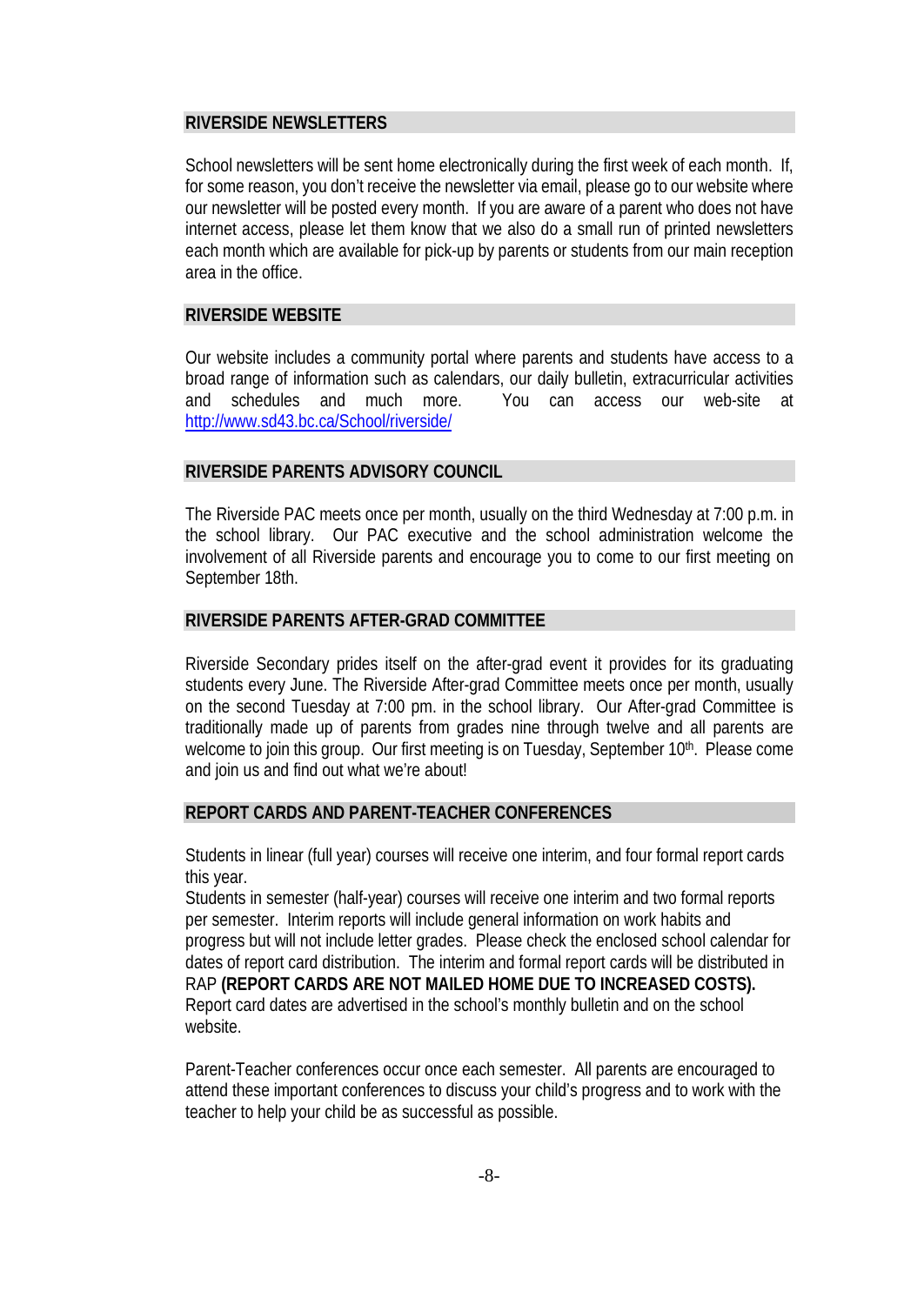#### **ADVISORY**

The Riverside Advisory Program ("RAP") meets on Wednesdays. The ultimate goal of this program is to help students connect with a teacher mentor and a small group of Grade 9-12 students. We encourage and expect all students to attend RAP each week.

So that we can get to know our new students better, on Thursday, September 12th, your Advisory teacher will be interviewing all students new to Riverside. A schedule for this interview will be handed out on Wednesday, September 11th.

# **TUTORIALS**

We encourage students who require assistance with work or assignments to seek help from their teachers immediately. Teachers offer support and it is important that students find out the times that teachers are available and use these to their advantage.

#### **PEER TUTOR SUPPORT**

The counsellors will be training peer tutors in September. Beginning in October, these tutors will be available to provide one-on-one help to students. As well, some peer tutors will be helping students in junior level math classes. Tutoring support can be arranged through your counsellor.

#### **SCHOOL SUPPLIES**

Please bring your own laptop computer to school. Recommended computers are any PC, Mac, or other type that can run Office 365 applications like Word and Powerpoint. In addition, students are advised to bring pen, pencils, binders and lined paper. If required, any additional supplies will be requested by individual teachers.

#### **STUDENT AGENDAS**

Since Riverside is a digital school in which all students bring an electronic device to class, we strongly recommend that they use the calendar feature on their device to keep organized and manage the requirements of their coursework and extracurricular activities. Information about the code of conduct, school events, and the school can be found on our school web-site.

#### **STUDENT INSURANCE**

All parents have the option of purchasing Accident Insurance through IA Pacific. Insurance plans cover a variety of issues such as injury, eye ware damage and orthodontic/dental work. Please go to www.iapkidsplus.com for further information or drop by the school office to pick up a form.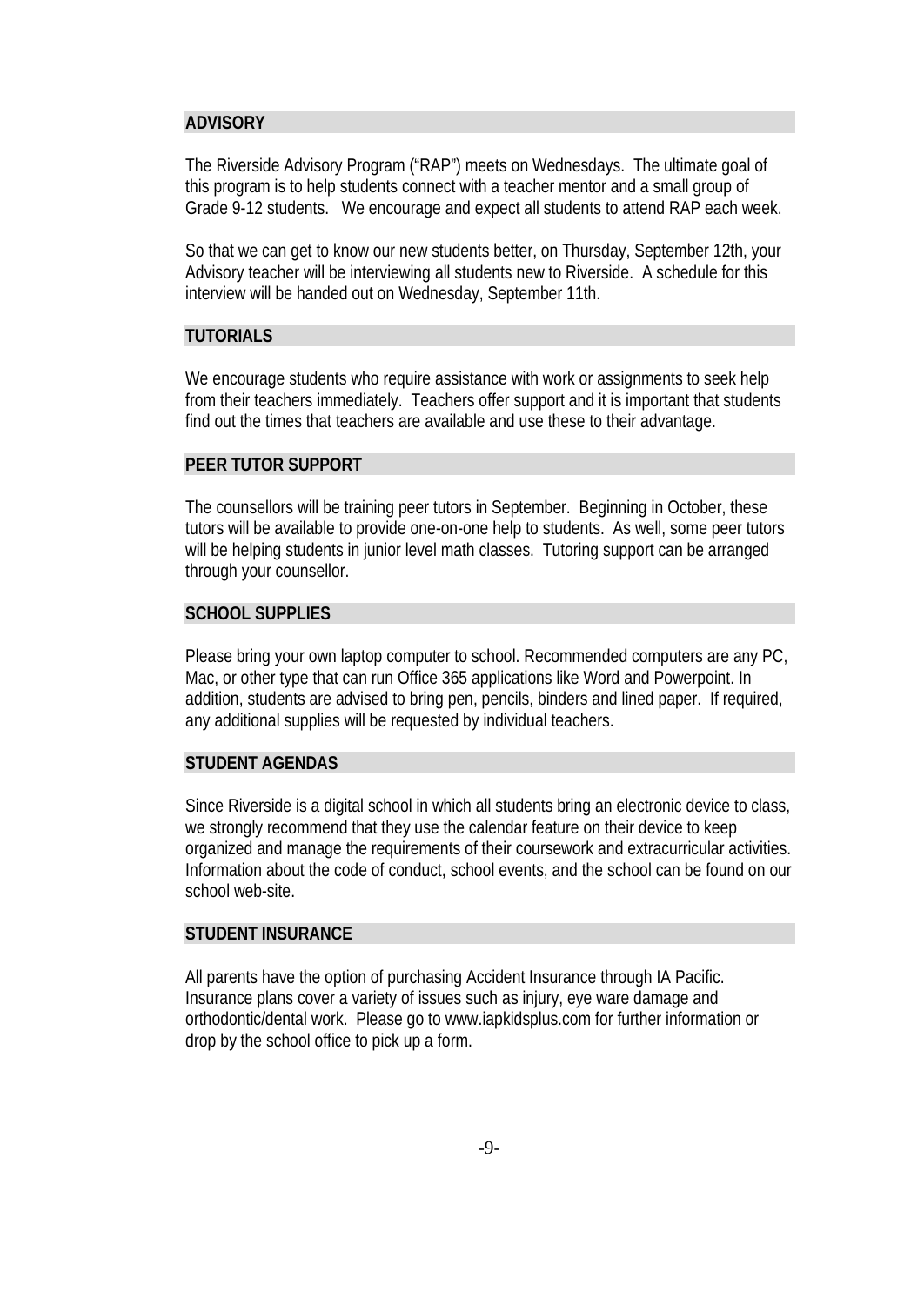## **SCHOOL AND DISTRICT POLICIES**

Included in this newsletter is a section on school routines and district policies. This section reviews the School and District Code of Conduct and policy related to violence, intimidation and possession of weapons. As well, it reviews school regulations related to the possession of drugs and alcohol and the suspension of students. **The [School Code](http://www.sd43.bc.ca/secondary/riverside/Publications/Code%20of%20Conduct%20and%20General%20Information%202015-2016.pdf)  [of Conduct and District policies](http://www.sd43.bc.ca/secondary/riverside/Publications/Code%20of%20Conduct%20and%20General%20Information%202015-2016.pdf) can also be found on the school website. Parents and students should review and complete all [forms](https://www2010.sd43.bc.ca/eforms/_layouts/FormServer.aspx?XsnLocation=https://www2010.sd43.bc.ca/eforms/FormServerTemplates/SchoolPolicyForm.xsn&SaveLocation=https%3A%2F%2Fwww2010%2Esd43%2Ebc%2Eca%2Feforms%2FSchoolPolicyForm&ClientInstalled=true&Source=https%3A%2F%2Fwww2010%2Esd43%2Ebc%2Eca%2Feforms%2FSchoolPolicyForm%2FForms%2FAllItems%2Easpx&DefaultItemOpen=1) found on our web-site to assist us in supporting your child, particularly in case of [emergency.](https://www2010.sd43.bc.ca/eforms/PrinteForms/EmergencyReleaseNew.pdf)**

**-10-**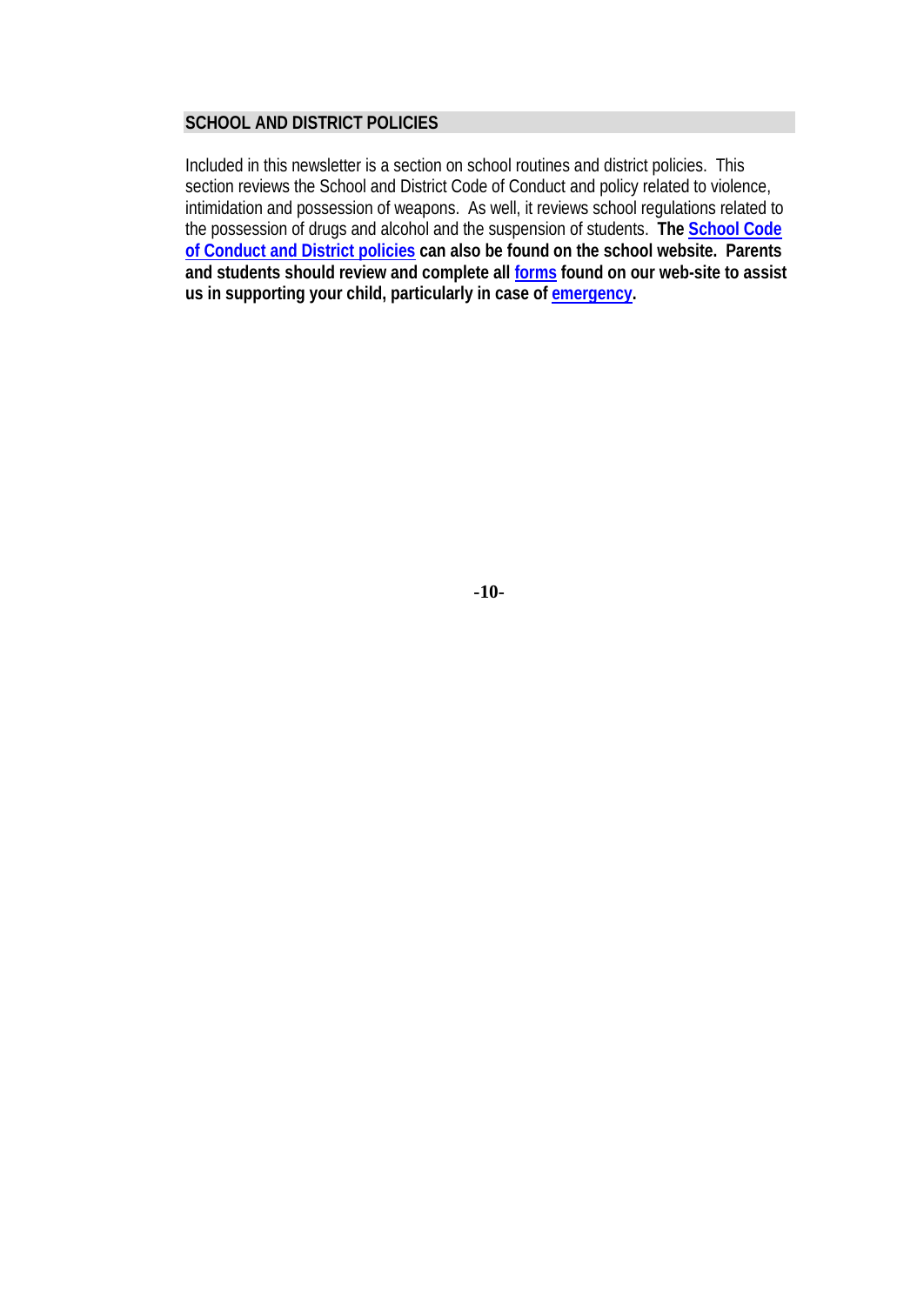# **Code of Conduct 2019 – 2020**



# **Reviewed, April 2019 Riverside Secondary School**

**School Mission: "Our mission is to provide exemplary programs that challenge and inspire all learners to become reflective, caring and responsible citizens. We are committed to fostering a safe school community in which diversity is respected, and learners are encouraged to achieve their full potential."**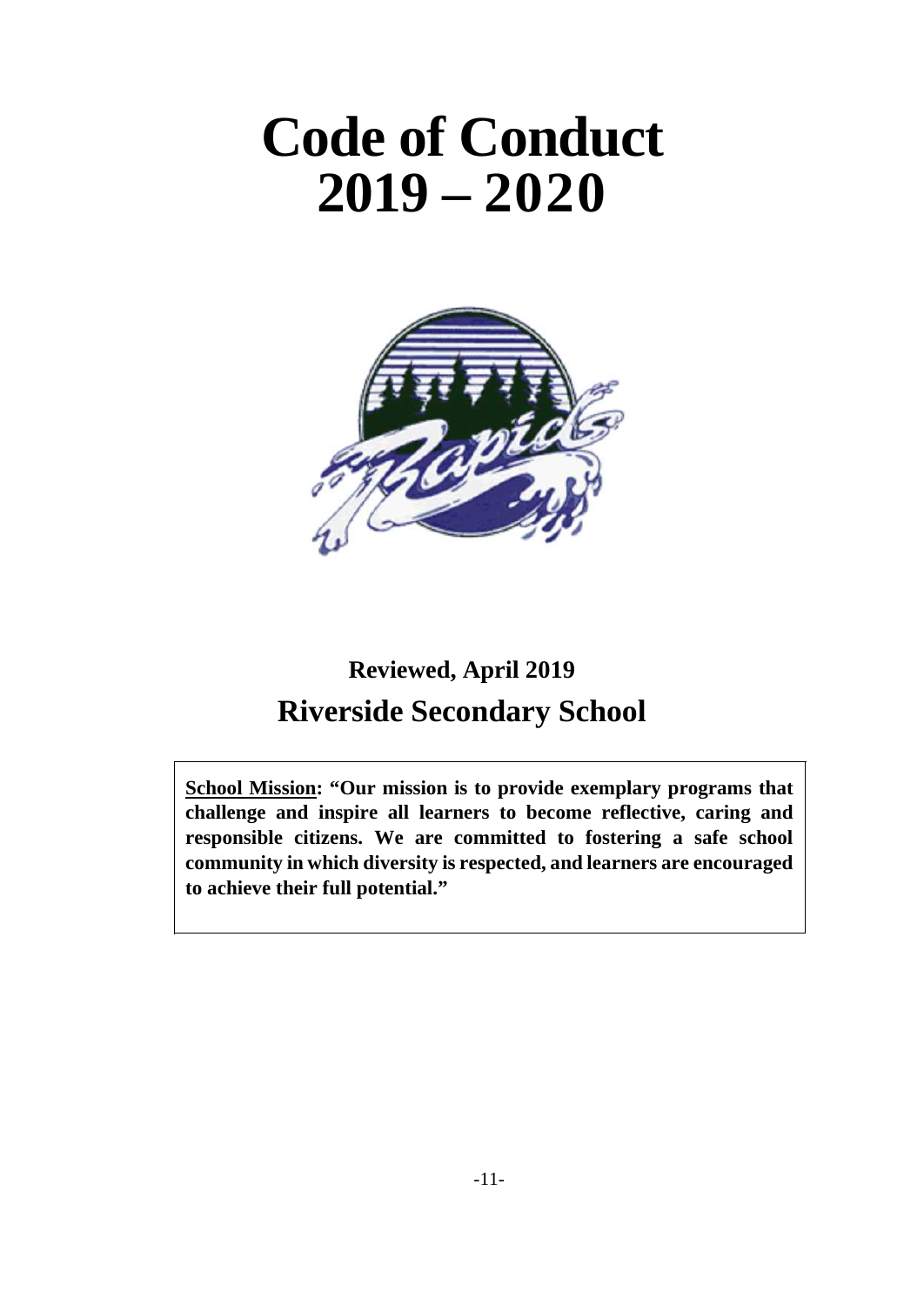# **Riverside Code of Conduct**

#### **I. INTRODUCTION**

The purpose of this document is to provide a basic framework and common expectations for all schools. The guidelines reflect the new provincial standards for "Codes of Conduct", as stated below:

School boards and schools are entrusted through the School Act with authority to establish codes of conduct. While recognizing the autonomy of these bodies and acknowledging the efforts they have already undertaken to ensure school climates are as positive as possible, the provincial standards described below are provided to assist them in developing consistent and coherent policies and practices in their communities. Although most schools have codes of conduct in place, it is expected that all British Columbia schools will revisit existing codes and/or develop new codes of conduct reflecting the provincial standards. (Safe, Caring and Orderly Guide, page 15)

#### **II. CODE OF CONDUCT: KEY ELEMENTS**

#### **1. Process**

All British Columbia schools include students, parents, and staff in the development and review of codes of conduct. At Riverside, school staff, the Parent Advisory Council, Student Government, and the School Planning Council have reviewed the current code of conduct to meet the Ministry requirement of page 15 of A Guide for Safe, Caring and Orderly Schools.

#### **2. Communication**

Expectations regarding acceptable conduct are made known to all students, parents and school staff, as well as to temporary staff and visitors. Protocols, while acting as ambassadors of the school, are also made known to students, parents, coaches, and involved members of the greater community.

Student conduct is regularly reviewed with students at assemblies, through advisory, and in regular school classes. The School and District Codes of Conduct will be reviewed in the first week in RAP and also posted on the school's website. Codes of Conduct are also provided to employees of the board who are assigned to the school during the school year when they are so assigned, and to students and parents when a student starts attending the school during the school year.

#### **3. Implementation**

"Behavioural expectations outlined in codes of conduct are consistently taught and actively promoted. Responses to unacceptable behaviour are based consistently on sound principles and are appropriate to the context."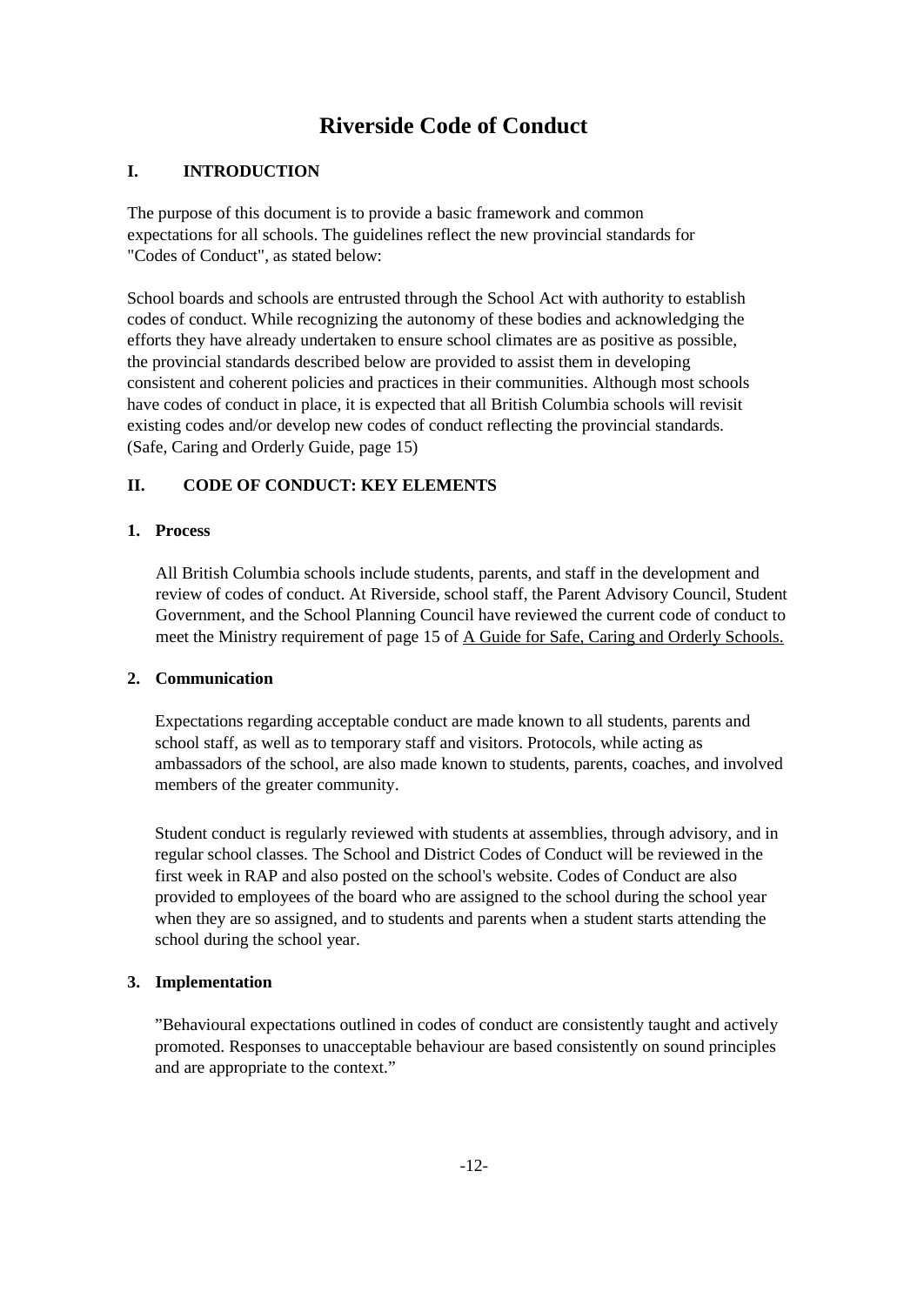Examples of implementation strategies that teach, model, and encourage socially responsible behaviours for students include weekly Advisory classes (RAP), special presentations for students, grade level assemblies, and explicit teaching whenever possible. Staff also participates in discussion around aspects of the code of conduct in staff meeting discussions, presentations and in information sessions for teachers and support staff. Special consideration is given to aligning our code of conduct with the five key aspects of Riverside's focus on fostering a "Caring and Compassionate Community." These key aspects include fostering: relationships, care for self, others, and the community, positive school culture, compassion, and sense of belonging. The Riverside staff is engaged in on-going professional development and discussion around our five aspects of a "Caring and Compassionate Community," and this work supports the way in which we seek to better understand and support our students.

Parents are given the opportunity to be involved in the implementation process during presentations at SPC and PAC meetings, and we often refer to the Code of Conduct during parent conversations where we ask for their support in reinforcing the code at home.

#### **4. Monitoring and Review**

"Conduct is continuously monitored to ensure codes reflect current and emerging situations and are contributing to school safety."

"Codes of conduct are reviewed and improved in light of evidence gathered and/or relevant research, and are revisited as part of a regular cycle of policy review."

Each spring, a formal review process with school partner groups is completed. This process includes formal and informal consultations with students, staff, and parents, reviewing office referral and suspension data, and reviewing Provincial standards in order to track trends and identify areas requiring further development.

#### **5. Alignment**

Riverside's Code of Conduct is compatible between schools in the community and across elementary, middle, and secondary levels.

#### **6. Standards**

Riverside Secondary School promotes the values expressed in the BC Human Rights Code respecting the rights of all individuals in accordance with the law prohibiting discrimination based on race, colour, ancestry, place of origin, religion, marital status, physical or mental disability, sex, or sexual orientation - in service and facility in the school environment (Ministry Order 6a).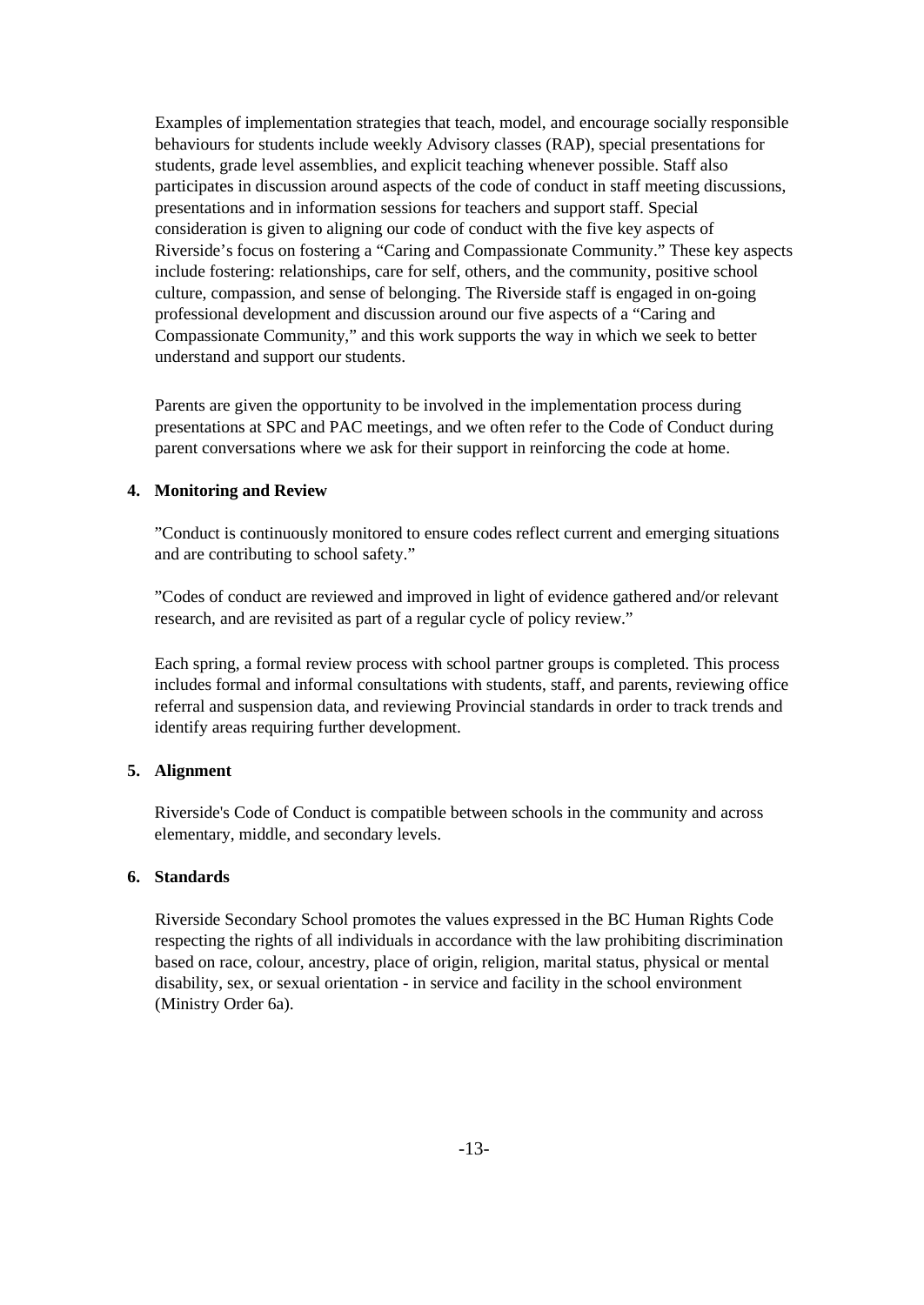#### a) **Statement of Purpose**

- To establish and maintain a safe, caring and orderly environment for purposeful learning
- To establish and maintain appropriate balances among individual and collective rights, freedoms, and responsibilities
- To clarify and publish expectations for student behaviour while at school, while going to and from school, and while attending any school function or activity at any location

#### b) **Conduct Expectations**

These expectations apply to behaviour at school, during school-organized or sponsored activities, and behaviour beyond these times (including on-line behaviour) that negatively impacts the safe, caring or orderly environment of the school, and/or student learning.

#### **Acceptable conduct**

*Students at Riverside are expected to:*

*- "As per Section 8 of Human Rights Code of British Columbia, students shall not discriminate against others on the basis of the race, religion, colour, ancestry, place of origin, marital status, family status, age, sex, sexual orientation, gender identity or expression, or physical or mental disability. Furthermore, as per Section 7 of the Human Rights Code of British Columbia, no student shall publish or display anything that would indicate an intention to discriminate against another, or expose them to contempt or ridicule, on the aforementioned bases*."

#### **Personal Responsibility**

- Respect self, others and the school
- Help to make the school a safe, caring and orderly place
- Inform a "tellable" adult, in a timely manner (in advance, if possible) of incidents of bullying, harassment, or intimidation.
- Use social media appropriately/positively
- Contribute to a safe environment by keeping oneself and others out of harm's way
- Arrive on time prepared to learn
- Identify, describe, and follow class, school, and district expectations
- Work independently and as a member of a group
- Demonstrate positive problem solving skills related to personal issues
- Make appropriate choices with respect to clothing: taking into account activities, messages, and function while at school

#### **Relationships**

- Model positive behaviour
- Cooperate with others
- Listen attentively
- Be inclusive
- Respect all members of the school community and promote diversity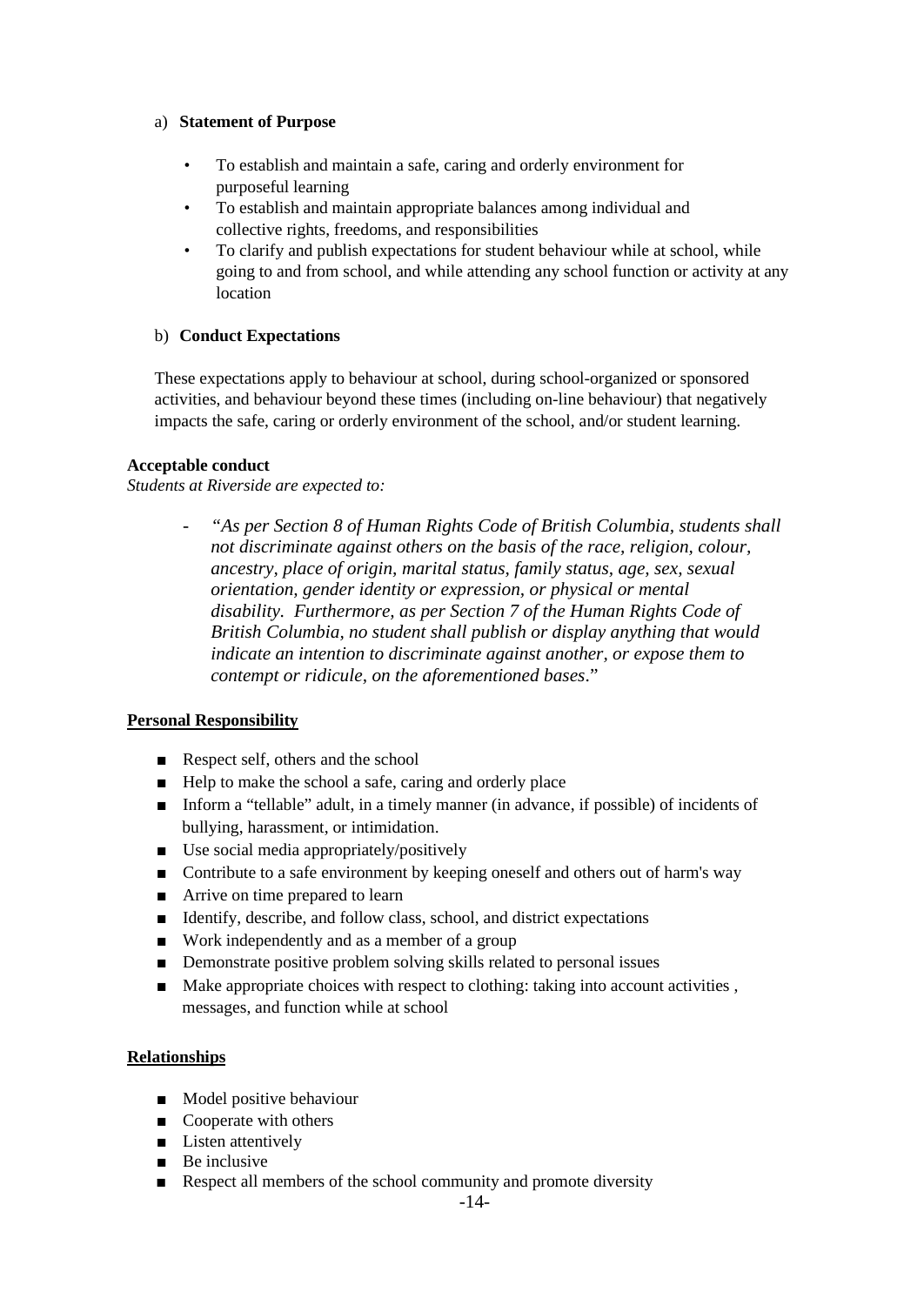#### **School and Community Involvement**

- Assist others in the school and community
- Maintain a clean physical environment
- Respect school and personal property
- Participate in school and community activities
- Initiate projects that support the school and community

#### **Unacceptable conduct**

*The following behaviors are deemed unacceptable; they are broad in nature and are not intended to be all inclusive*

Behaviours that:

- interfere with the learning of self and others
- interfere with an orderly environment
- create unsafe conditions

#### Acts of:

- physical violence
- swearing and use of inappropriate language
- bullying, harassment, or intimidation
- duplicating, storing, or transferring pornographic materials
- retribution against a person who has reported incidents

■ **cyber bullying or transmitting or posting threatening, abusive, obscene or harassing material. Students should also be aware that the schools may collect, use and disclose personal information about students for the purposes of investigating and addressing student misconduct, safety and maintaining order and discipline in school. Such collection and use of student information may include information that is obtained from witnesses or collected from other secondary information sources (e.g. social media). All personal information of students collected by the school will be collected in compliance with and under the authority of the Freedom of Information and Protection of Privacy Act (ss. 26(a),(b), and(c)) and the School Act. Questions about the collection, use or disclosure of student personal information should be directed to the Associate Director of Information and Learning Technologies Stephen Whiffin, at [swhiffin@sd43.bc.ca](mailto:swhiffin@sd43.bc.ca).**

- academic dishonesty
- discrimination (specifically, students shall not discriminate against others on the basis of race, religion, sex or sexual orientation, or disability, or for any other reason set out in the Human Rights Code of British Columbia, nor shall a student publish or display anything that would indicate an intention to discriminate against another, or expose them to contempt or ridicule, on the basis of any such grounds).

Illegal acts, such as:

- possession, use, or distribution of illegal or restricted substances, including:
	- Vapes/Vaporizers
	- E Cigarettes
- gambling for money, goods, or services
- possession or use of weapons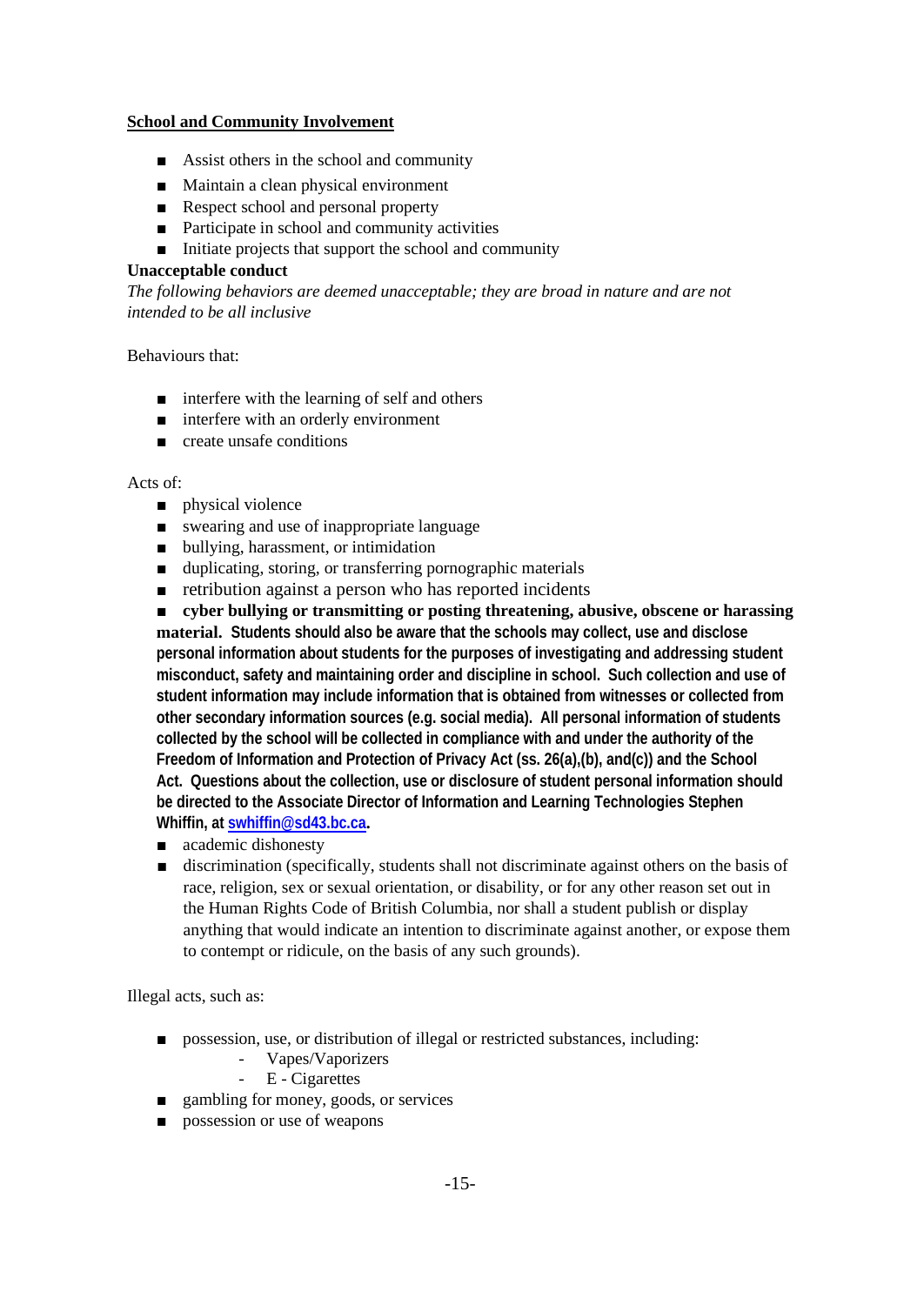■ theft of or damage to property; including willful vandalism, graffiti, malicious and destructive acts, inclusive to grad pranks (which may result in suspension and/or loss of privileges such as the ability to attend the commencement and/or the grad dinner/dance).

#### **Rising expectations**

- As students become older, more mature, and move through successive grades it is expected that they will show increasing personal responsibility and self-discipline
- There will be a system of increasing consequences for inappropriate behaviour as students' progress in grade level.

#### **Consequences**

- Students may be subject to discipline under the school and/or District Code of Conduct for any conduct which has the effect of negatively impacting the school environment, whether that conduct occurs on or off School District property, at a school sponsored function or activity, or otherwise
- Those in authority (adult supervisors, teachers, and administration) will consider the severity and frequency of unacceptable conduct in determining disciplinary action
- Disciplinary action will focus on corrective rather than on punitive measures
- Students, as often as possible, will be encouraged to participate in the development of meaningful consequences for violations of the established Code of Conduct
- Special consideration may apply to the imposition of consequences on a student with special needs if the student is unable to comply with the Code of Conduct due to a disability of an intellectual, physical, sensory, emotional, or behavioural nature.
- All reasonable steps will be taken to prevent retaliation by a person against a student who has made a complaint of a breach of a code of conduct.

Consequences could include (this is not meant to be an all-inclusive list):

- school or community counselling
- conflict resolution meetings
- restorative action
- informal suspensions (at school or home)
- school / community service
- partial day school program
- behaviour plan and/or safety plan
- formal suspensions (as per District Code of Conduct)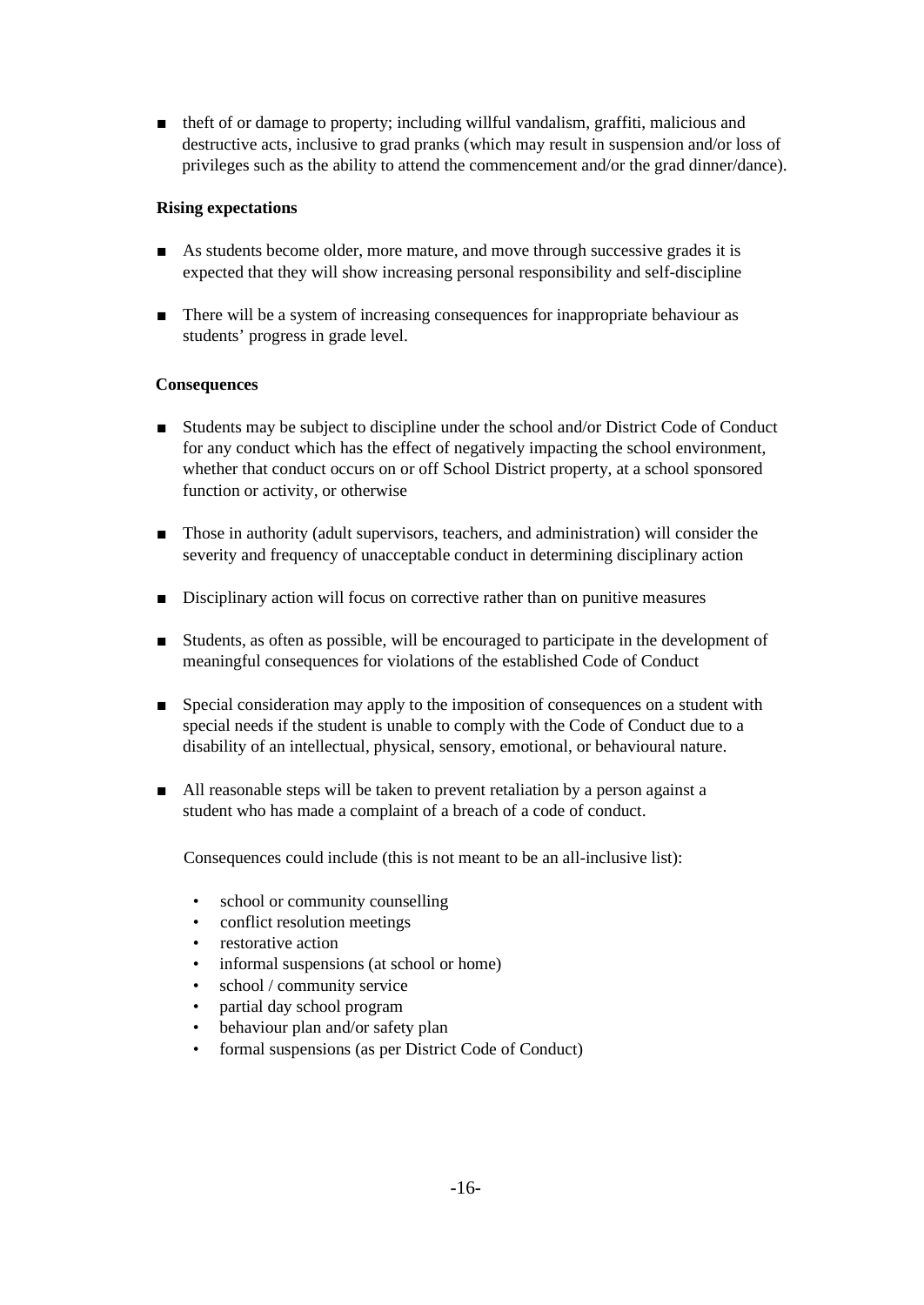#### **Notification:**

*School staff, depending on the severity and frequency of unacceptable conduct, may have a responsibility to advise other parties of serious breaches of the code of conduct:*

- Parents of student offender(s) in every instance
- **Parents of student victim(s)** in every instance
- School district officials as required by school district policy
- Police and/or other agencies as required by law
- All parents when deemed to be important to reassure members of the school community that school officials are aware of a serious situation or incident and are taking appropriate action to address it

# **GENERAL INFORMATION**

- **Attendance -** Regular attendance is an attribute of academic success. Parents are asked to contact the school by telephone (604 941-6053) if students are expected to be absent or click on the Absence Report button on the school website [\(http://www.sd43.bc.ca/secondary/riverside/Pages/default.aspx\)](http://www.sd43.bc.ca/secondary/riverside/Pages/default.aspx). Leaving school during the school day is strongly discouraged for safety reasons and the continuity of a positive learning environment. If you contact the classroom teacher regarding an absence it is very important that you also advise the office or submit an on-line absence report.
- **Early Dismissal** Notes and/or parent permission are required for early dismissal. Students must check out through the office whenever they leave the building before their daily schedule has been completed.
- **Cars and Parking** Students using the student parking lot must register their vehicles at the office. Student parking is available at the north end of the school property, adjacent to Gates Park. Students are expected to drive responsibly and park in designated areas only. Parking is not permitted in the drop-off area, the fire lane or the driving lanes. The front and south lots are for staff parking only. Cars parked improperly may be towed.
- **Hanging Out** Students may gather with friends almost anywhere around the outside of the school except in student vehicles, the student and staff parking lots, the far side of Reeve Street and adjoining lanes, or in front of the townhouses on the side streets across from the school. It is important that we respect the privacy of our neighbours.
- **Smoking** In keeping with School District Policy, smoking is not permitted inside the school or anywhere on the school grounds, including electronic cigarettes or vaporizers. Possession of these restricted substances is prohibited at school. Out of respect for our neighbours and visitors to the school, smoking is not permitted on either side of Reeve Street, in front of the school.
- **Visitors** Occasionally friends from outside the local area may be visiting. Students wishing to bring a friend to school are asked to make a request through an administrator at least one day in advance of the visit. If the administrator approves, students must then check with the teachers whose classes the guest will be visiting, to ensure the time is appropriate. Any person not in attendance at our school must check into the building at our reception desk.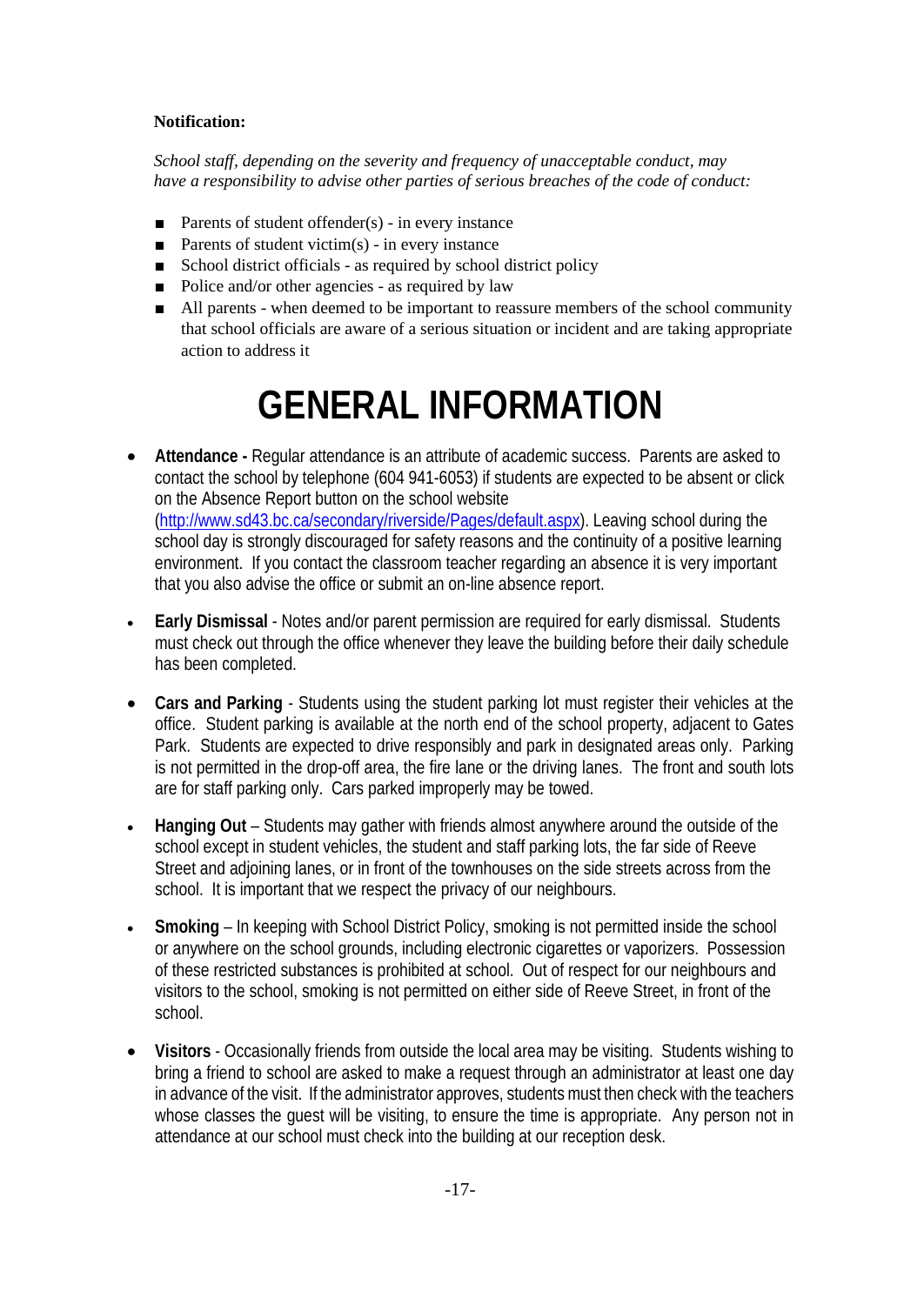- **Litter**  At Riverside Secondary we take pride in our environment. We ask students to put all garbage in the proper waste containers, not only at school, but while walking to and from school, as well. We have implemented the district recycling program that includes organics, mixed recycling and refundables, we encourage all staff and students to make good choices with respect to garbage.
- **Academic Honesty**  At Riverside, we hold students accountable for developing good work habits and guide students from cheating and plagiarism to honesty and integrity. Students committing acts of plagiarism, cheating or similar acts of academic dishonesty will be subject to penalty. Consequences may include loss of honour roll / honour cord standing, suspension or other administrative action.
- **Withdrawing from Courses:** In exceptional circumstances, a grade 12 student may wish drop a course. Course drops will be processed in consultation with parent, counsellor and administrator. Please note that dropping below 8 courses will make a student ineligible for Honour Roll and Gold Cord (Commencement). It is the students' responsibility to make sure that dropping a course will not affect post-secondary requirements.
- **Quiet Voices in the Hallways** We ask students who choose to socialize during a spare block to do so quietly in the cafeteria. We expect that classes in session will not be disturbed by noise from the hallways. The library, when space permits, is available throughout the day for study purposes.
- **Student Dress** Riverside Secondary recognizes and encourages individuality among its student population. The dress code is not designed to stifle personal expression but is intended instead to be used as a guideline for students. The dress code is still quite flexible so it is very possible to make an expression through clothing while still maintaining appropriate school attire.

**General:**- No symbols, pictures, phrases, or logos, which promote substance abuse, racism, sexism, profanity, or simply bear obviously offensive material are allowed. (Note: this is not limited to clothing and is applicable to accessories or tattoos.)

**Hats** - Hats allowed in common areas of the school (excluding library) and in the classroom with teacher discretion.

# **Bottoms (pants, skirts, shorts):**

- pants, skirts, shorts that are worn should reflect the professional learning environment in classrooms and that the school is a public institution. The following are inappropriate for a school setting:

- low-riding/low waist bottoms (pants, skirts, shorts)
- exposure of undergarments

- skirts and shorts that are excessively short (if your arms are by your side, they should not be shorter than the tips of your fingers)

Note: spandex shorts worn for school sports (i.e. volleyball) are permitted depending on the sense of occasion (e.g. practices, games, PE classes). However, they should not be worn during regular classes, with the exception of PE classes.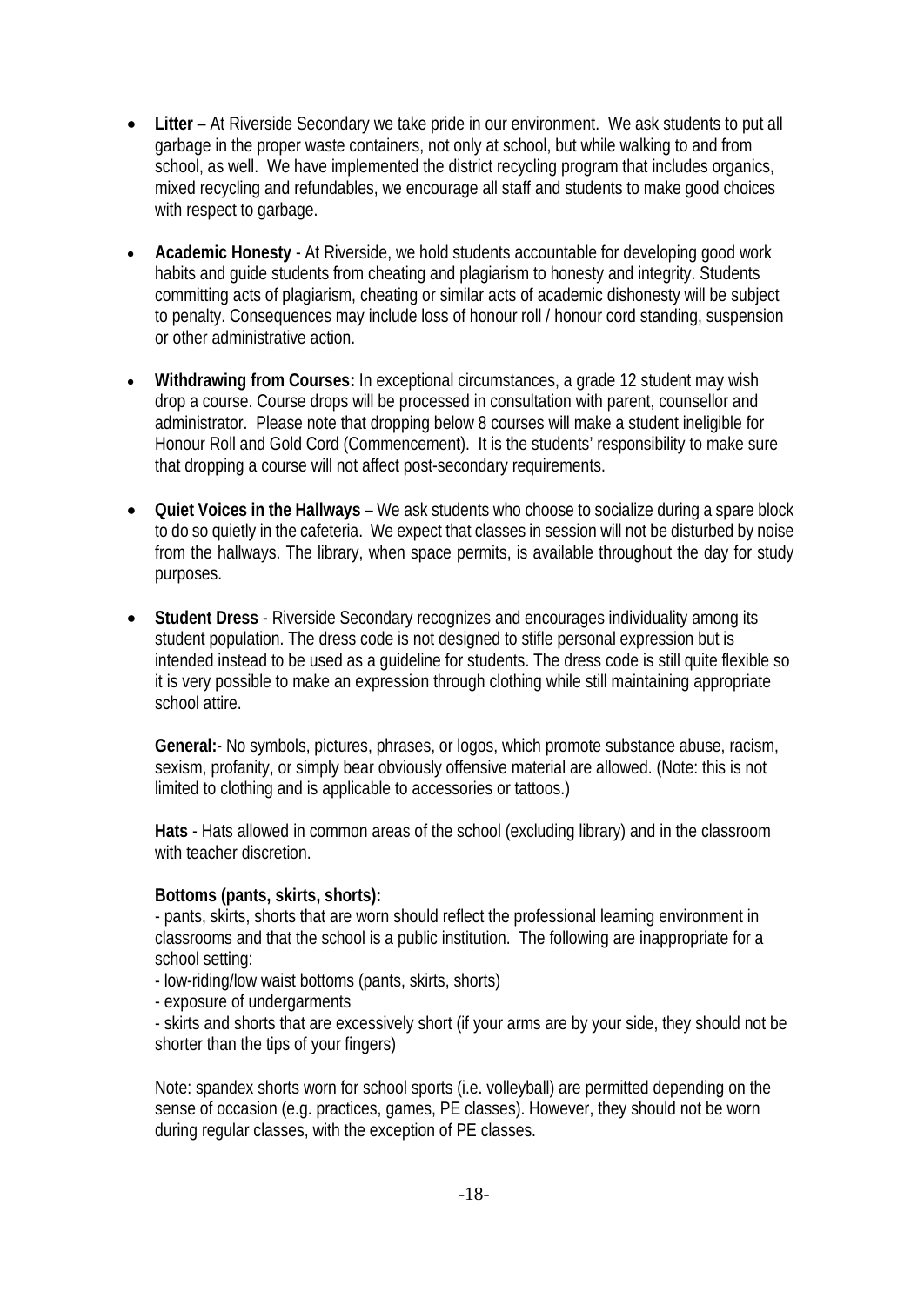# **Tops: (shirts, halters, tube, etc):**

- shirts and tops that are worn should reflect the professional learning environment in classrooms and that the school is a public institution.

The following are inappropriate for a school setting:

- tops that expose excessive bare midriff
- tops that are lower than the start of cleavage line
- tops that expose the navel area
- tops that are sheer enough to see through
- tops with any explicit phrases, symbols as mentioned in the section above

**N.B.** Special events such as Halloween or School Dances are not exceptions to the guiding principles laid out in the preceding paragraphs. These expectations are in effect for all school functions.

# **LOCKERS**

A locker has been assigned to students for use during the school year on the following conditions:

- 1. Students are responsible for the lock and locker that is assigned to them and it is not to be used by any other person.
- 2. Only approved school locks may be used on student lockers and the combination of the lock must be registered at the school.
- 3. The lock and the locker belong to the school. A search by school officials of a student under their authority or a search of student property may be undertaken if the school has reasonable grounds to believe a school rule has been or will be violated, and that the evidence of that violation will be found in the location or on the person of the student being searched. Students know that their teachers and other school authorities are responsible for providing a safe learning environment and maintaining order and discipline at school. As a result, they must know that, where reasonable grounds exist, this may require searches of students, their lockers and their personal effects and the seizure of prohibited items..
- 4. The locker may only be used for the storage of books, school supplies and equipment, outerwear, school sports equipment and lunches. No illegal substances, weapons or other prohibited or offensive material are to be placed in school lockers.
- 5. The locker is to be kept clean and foodstuffs are to be removed on a regular basis. Students are responsible for cleaning and removing all materials from the locker at the end of the year or when they leave the school.
- 6. Permission to use the locker may be terminated where a student does not comply with the conditions of use, school policies or rules.
- 7. It is the responsibility of all members of the school community to keep our schools safe. If any student has reason to believe that a locker contains anything that would threaten the safety of other students, staff, or any other person, that student is expected to immediately report the information to a teacher or administrator. The name of the student making the report will be kept confidential.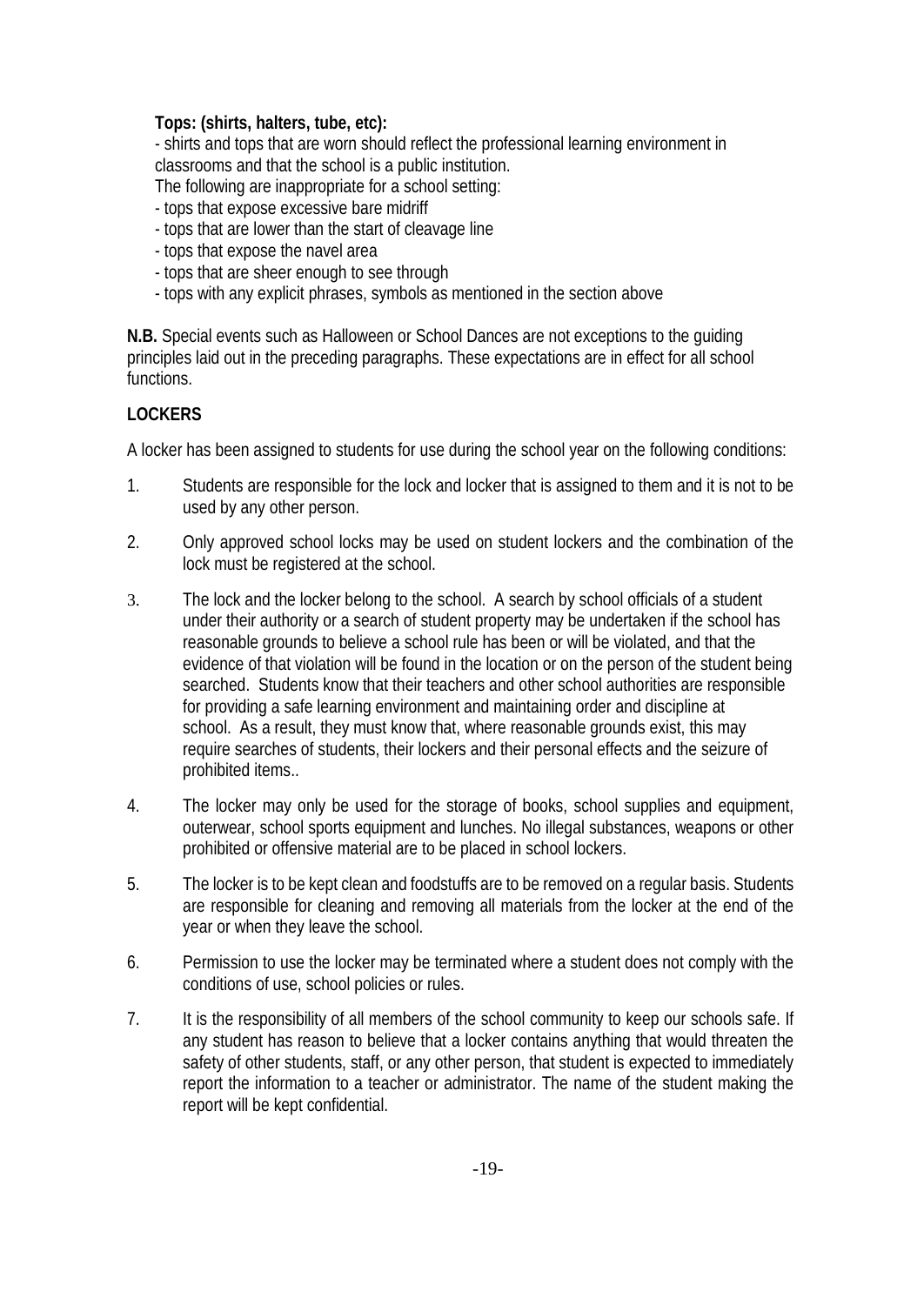8. In the past a number of items have gone missing from the change rooms. Locks need to be purchased or rented from the P.E. Staff. Students are advised not to bring valuables to the PE change rooms.

# **CAREER RESOURCE CENTER**

Information for students on careers and post-secondary educational programs is provided in the Career Resource Center located in the counselling area. Calendars from all British Columbia post-secondary institutions plus information from the major institutions across Canada and the western U.S.A. are available for student use. Opportunities for career exploration and career counselling are available as well.

# **COUNSELLING SERVICES**

Counselling at Riverside is designed to assist students in making positive educational and personal choices.

Students are assigned alphabetically to a counsellor for programming purposes, but students may see any counsellor they wish to discuss personal concerns. Students who wish to see a counsellor should contact their counsellor by e-mail to set up a mutually convenient appointment.

# **PEER TUTORS**

One-on-one help in academic courses is available for all students from trained Peer Tutors. See your counsellor for further information.

# **REPORTING AND GRADING**

Reports will be issued on the following dates in Advisory class:

# **Semester #1**

- 1. Interim Report October 16th
- 2. Parent-Teacher Interviews November 21st
- 3. Formal Report #1 November 21st
- 4. Formal Report #2 January 29<sup>th</sup>. This report will provide final grades for first semester courses or second report grades for linear courses.

#### **Semester #2**

- 1. Interim Report March 11th
- 2. Formal Report #1 (or #3 for linear courses) April 23rd
- 3. Parent/Teacher Interviews April 23rd
- 4. Formal Report #2 (or #4 for full-year courses) distributed in Advisory on June 25th. This report will provide final grades for second semester and linear courses.

# **CUMULATIVE ASSESSMENT, EVALUATION AND REPORTING**

Riverside uses continuous daily assessment that accurately reflects the grade/standing of a student at any given time. Final grades will be determined from the total of cumulative marks rather than the average of the terms. Students should see specific Course Previews for further details.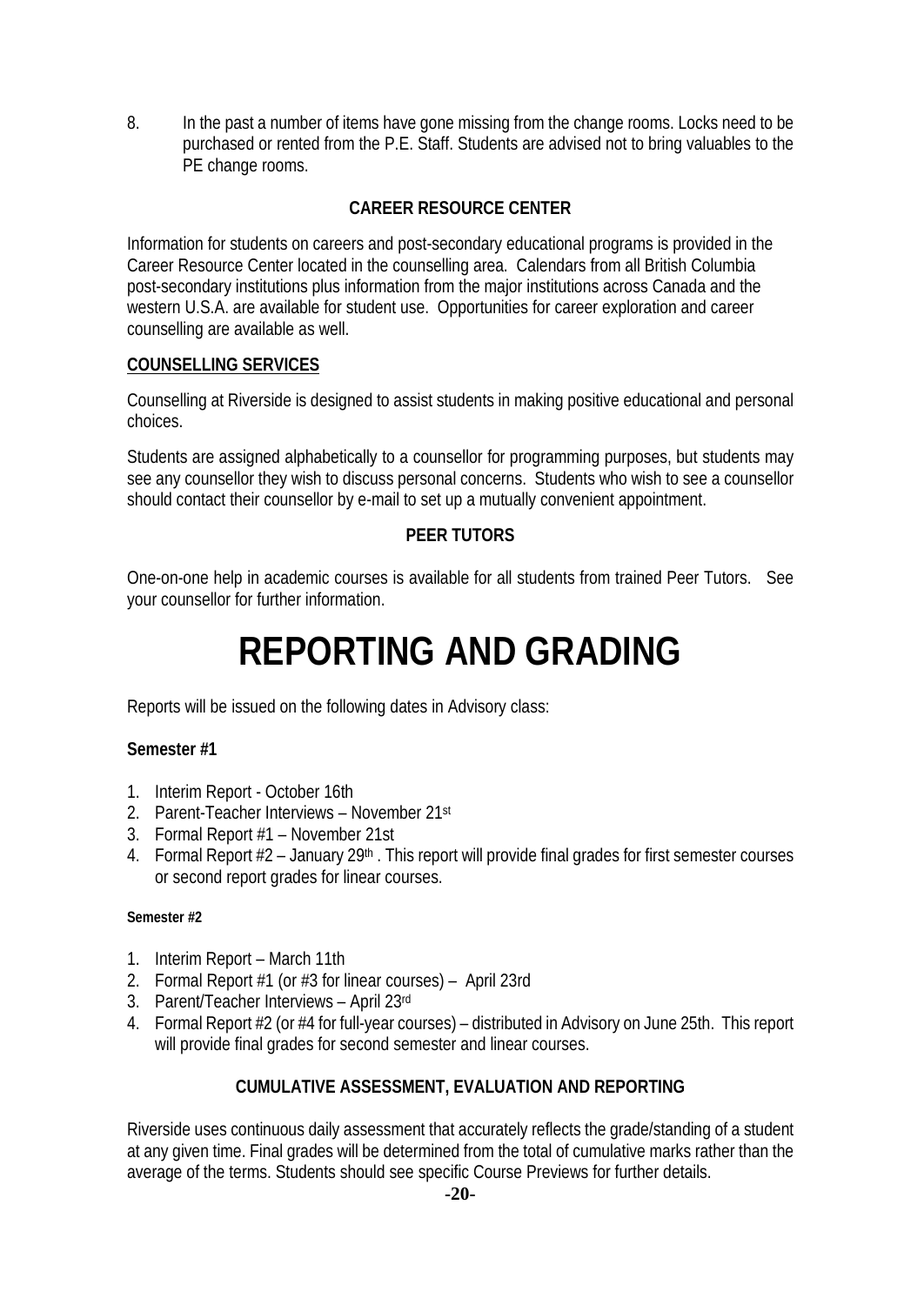# **COMPUTER REPORT CARD SYMBOLS**

| <b>GRAD</b><br>E | <b>GRADE</b><br><b>POINT</b><br><b>VALUE</b> | <b>DESCRIPTION</b>   | %<br><b>REPRESENT</b><br>ED |
|------------------|----------------------------------------------|----------------------|-----------------------------|
| А                | 4.00                                         | Excellent /          | 86 - 100%                   |
|                  |                                              | Outstanding          |                             |
| R                | 3.00                                         | Very Good            | 85%<br>$73 -$               |
| $C+$             | 2.50                                         | Good                 | 72%                         |
| C                | 2.00                                         | Satisfactory         | 66%                         |
| $C -$            | 1.00                                         | Minimally Acceptable | 59%<br>50                   |
|                  |                                              | Failure              | 49%                         |

# **THE "I" REPORT**

The "I" report is used to alert parents when students, for a variety of reasons, are not demonstrating minimally acceptable performance in relation to the expected learning outcomes. An "I" report may be given any time during the school year and is issued before a final mark of 49% or lower is assigned. Any overdue assignments or tests listed in the "I" report must be completed by the due date specified.

Students are required to catch up as the semester progresses rather than leave it to the last few days of a reporting period. Re-tests must be written by teacher-designated deadlines. Students who receive an "I" report will be supported through the Study Center

# **GRADUATION 2020**

Students at Riverside will be eligible to take part in the Commencement Ceremony if:

- 1. they are taking a course load that leads to completion of graduation requirements in their grade 12 year;
- 2. they are passing all the courses needed to graduate;

Riverside administration and counsellors will monitor all grade 12 student marks and achievement following the April report card before publishing a list of eligible graduates.

N.B. The Graduation Dinner Dance and the Riverside After-Grad event are school functions. Guests must undergo a school based interview process in order to be approved. The school reserves the right to refuse entrance. School aged guests must be senior students (grade 11 and 12) in good standing in their schools. Guests cannot have graduated before the previous year and be older than 19. All guests must have their request approved by the appropriate Vice-Principal.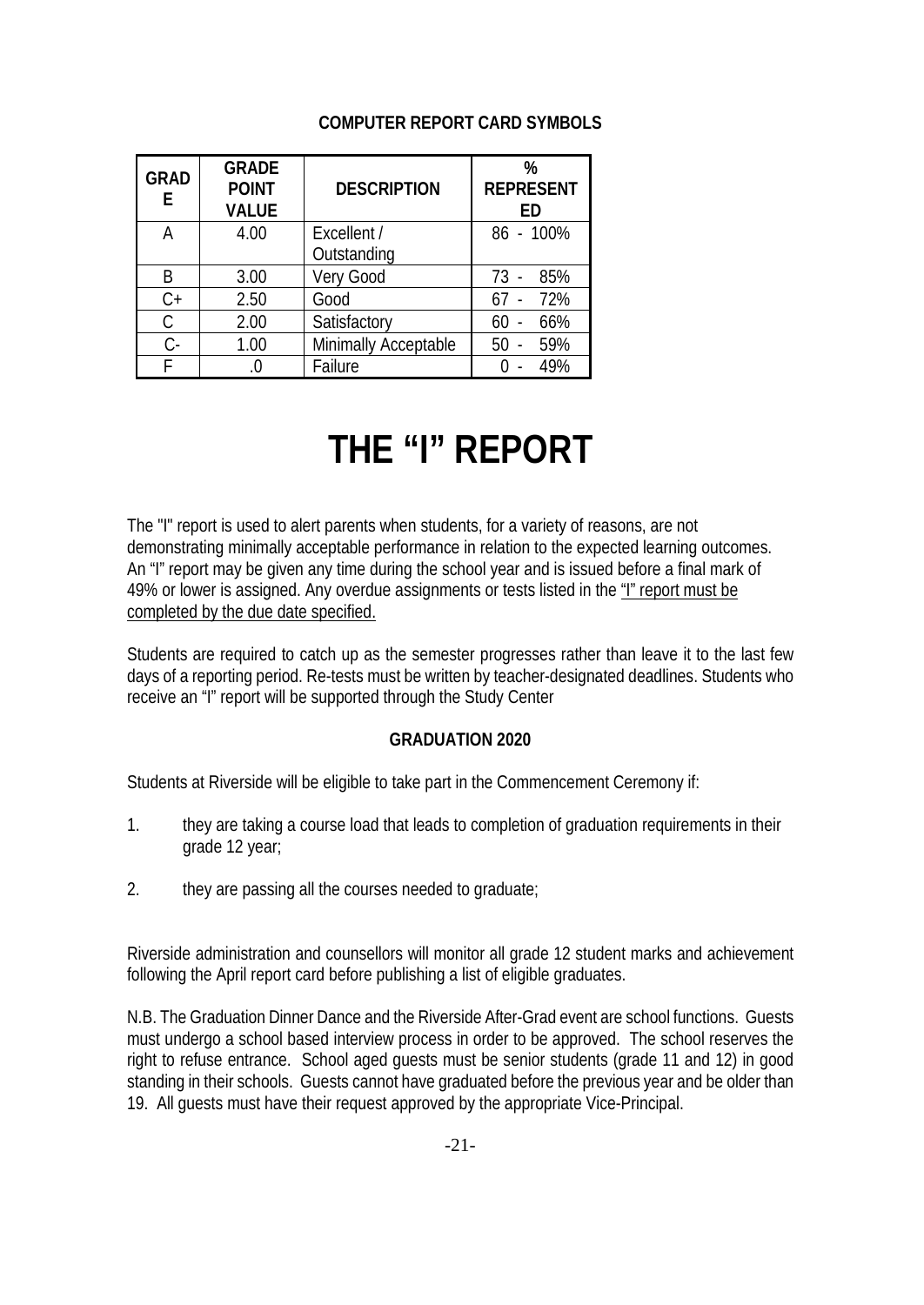**The B.C. Certificate of Graduation or "Dogwood Diploma" is awarded to students who successfully complete the provincial graduation requirements.**

*-*

**Students require a minimum of 80 credits to graduate.**

**Of these 80 credits:**

- **At least 16 credits must be at the Grade 12 level, including a required Language Arts 12**
- **At least 28 credits must be elective course credits**
- **52 credits are required from the following:**
	- o **Career-Life Education (4 credits), and Career-Life Connections (4 credits)**
	- o **Physical and Health Education 10 (4 credits)**
	- o **Science 10 (4 credits), and a Science 11 or 12 (4 credits)**
	- o **Social Studies 10 (4 credits), and a Social Studies 11 or 12 (4 credits)**
	- o **A Math 10 (4 credits), and a Math 11 or 12 (4 credits)**
	- o **A Language Arts 10, 11 and a required 12 (12 credits total)**
	- o **An Arts Education 10, 11, or 12 and/or an Applied Design, Skills, and Technologies 10, 11, or 12 (4 credits total)**

**In addition, students must also complete three new graduation assessments:**

- **The new Grade 10 Graduation Numeracy Assessment was introduced in 2018**
- **The new Grade 10 Graduation Literacy Assessment will be introduced in 2019/20**
- **The New Grade 12 Graduation Literacy Assessment will be introduced in 2020/21**

**Francophone students can earn both a British Columbia Certificate of Graduation (Dogwood Diploma) and a Diplôme de fin d'études secondaires en Colombie-Britannique.**

**To graduate with both diplomas, Francophone students must meet the graduation requirements for the Dogwood Diploma and, of these 80 credits, they must earn:**

- **At least 16 credits at the Grade 12 level (including a required Language Arts 12 course).**
- **An English Language Arts course at the Grade 10 level (4 credits).**
- **An English Language Arts course at the Grade 11 level (4 credits).**
- **A required English Language Arts course at the Grade 12 level (4 credits).**
- **A Français langue première course at the Grade 10 level (4 credits).**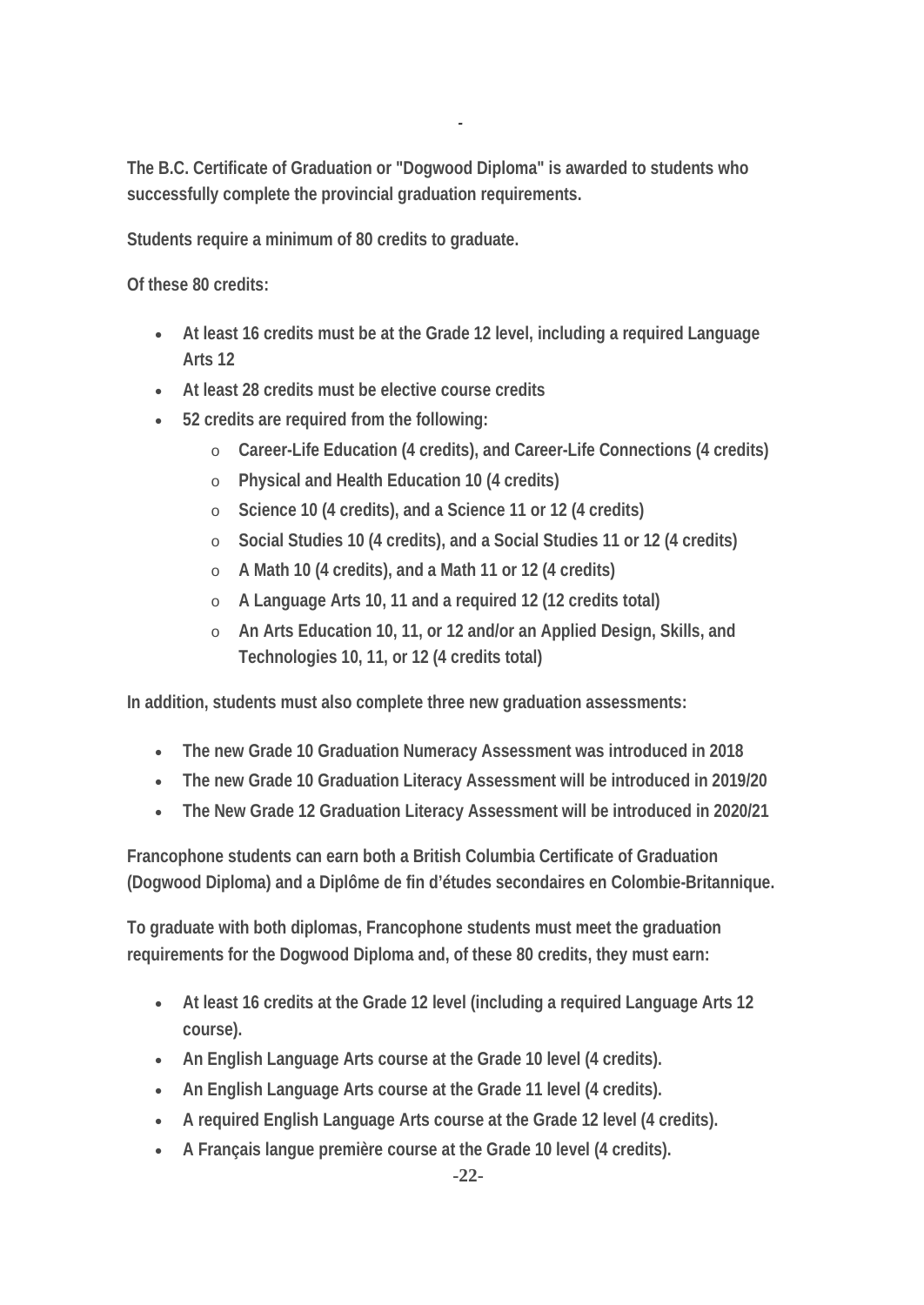- **A Français langue première course at the Grade 11 level (4 credits).**
- **Français langue première – Français langue et culture 12 (4 credits).**

**In addition, Francophone students must also complete four Provincial Graduation Assessments, three in literacy and one in numeracy.**

# **THE VALEDICTORIAN SELECTION PROCESS**

Each curricular department may recommend one or more students for the position of valedictorian. There is no limit to the number of nominations put forward by staff. Students interested in becoming the valedictorian may also ask a teacher to put their name forward.

# *The following criteria must be met by any student nominated for the position of valedictorian:*

- must be an honour roll student in a position to graduate in June
- is respected by peers and staff
- is involved at Riverside Secondary in one or more activities, outside the classroom
- is a positive role model able to deliver an appropriate valedictorian speech, on behalf of all grade 12 students.

A committee of two teachers, the counseling department and one administrator will ensure all students meet the above criteria. *An Administrator will then meet with all nominated candidates, and review with them the responsibilities of a valedictorian and the process for the valedictorian election. At this time students must decide if they wish to continue.*

At least eight weeks before graduation the nominees will prepare a brief speech to be presented to the student body. Each nominee, individually, will present his or her speech to the committee. If a student's speech is inappropriate the student will be eliminated.

The remaining nominees will present their speech to the entire Grade 12's *The student with the most votes will be the valedictorian and the student with the next highest number of votes will be the salutatorian at the Commencement Ceremony.*

The elected valedictorian **and salutatorian** will work with a sponsor teacher to develop the valedictory and salutatory addresses, using the following guidelines:

- is written using appropriate language
- represents all grade 12 students, honouring their successes over the past thirteen years and especially the past year
- may provide a historical perspective
- addresses the future
- may include reference to peers, staff and family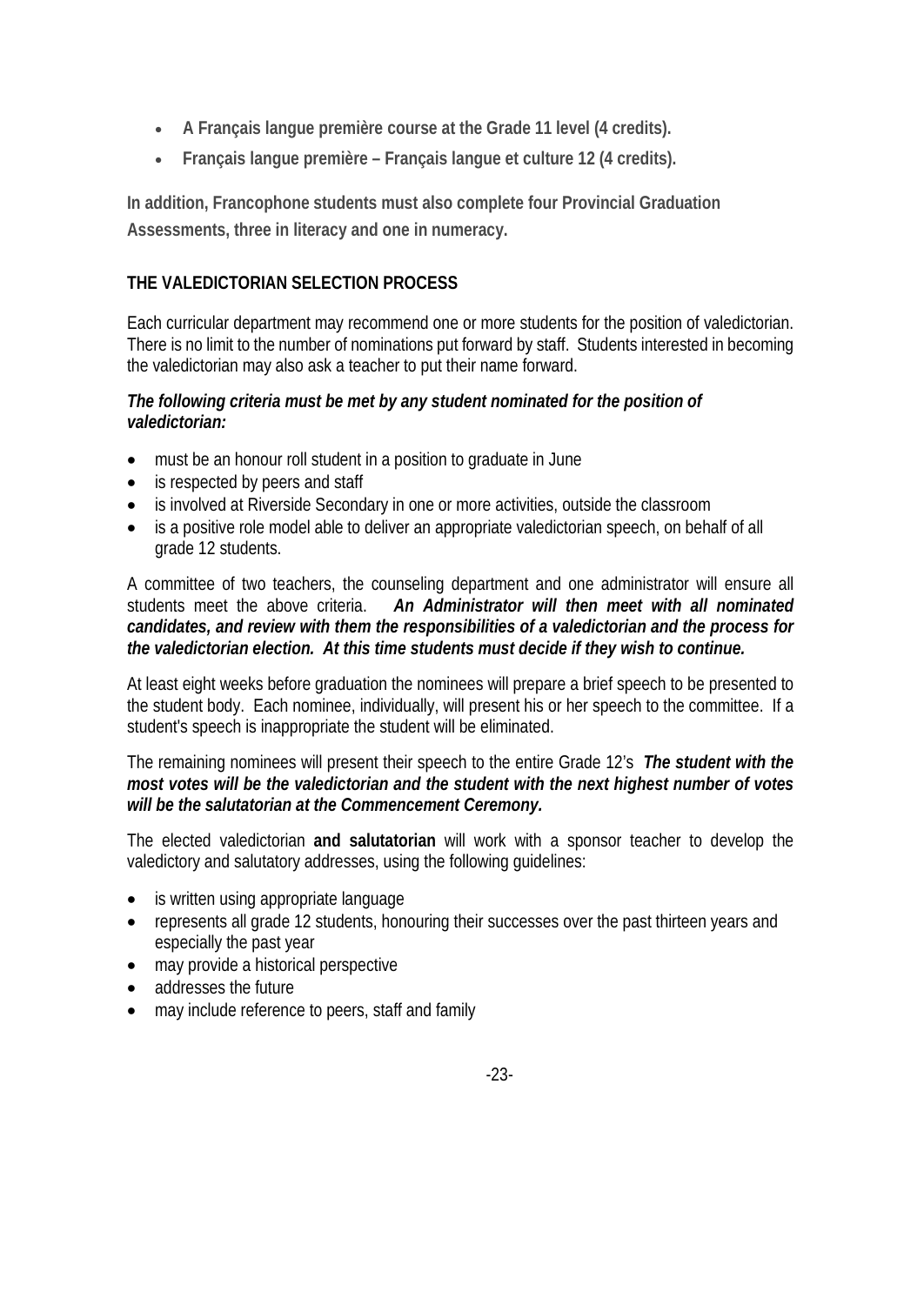# **STUDENT AWARD OPPORTUNITIES**

# **Honour Roll**

Students achieving a 73.0% average school mark (based on final school marks only) for all courses over the school year are eligible for *Honour Roll* standing. Grade 12 Honour roll is calculated on final first semester marks and marks from the April report card. In addition, students achieving an average of 86% for all courses are eligible for *Honour Roll with Distinction*. Students achieving 90% and above in all courses are eligible for **Honours with Great Distinction**. Students must be registered in at least 4 Riverside courses per semester to achieve Honour Roll status. Students earning a final grade of 49% or less in a class are disqualified from Honour Roll standing.

# **Gold Cord**

Gold Cords will be awarded to students who have been Honour Roll recipients in their grade 10, 11 & 12 years. Grade 12 Honour roll is calculated on final first semester marks and marks from the April report card. The Gold Cords are worn at the Commencement Ceremony. *\*If the date of Commencement is late enough in the year, gold cords will be awarded on the basis of final marks.*

#### **Service**

These awards are presented to those students who have contributed more than 20 hours of voluntary service to Riverside (as determined by staff sponsors and noted on service records) during the school year. Service as a result of membership in a class or club (i.e. Yearbook, Leadership, etc.) or service that is remunerated (i.e. by payment or by being excused from class), or service outside of Riverside (i.e. hospital volunteer, etc.) is not considered for this award.

#### **Citizenship**

Students who have combined significant hours of voluntary service (as described under "Service Awards") with qualities of leadership, initiative, and a positive attitude are eligible for this award. Students receive either a service or citizenship award, **not both.**

#### **Academic Awards**

Subject awards are given to students who have demonstrated excellence in a subject area along with superior attitude and effort.

#### **Department Top Student Award**

Students who have excelled in a number of senior courses in a Department are considered for this award. Teachers in each Department choose this award.

#### **Top Academic Student Award**

This award is given to the student in each grade who has achieved the highest average mark for all their courses.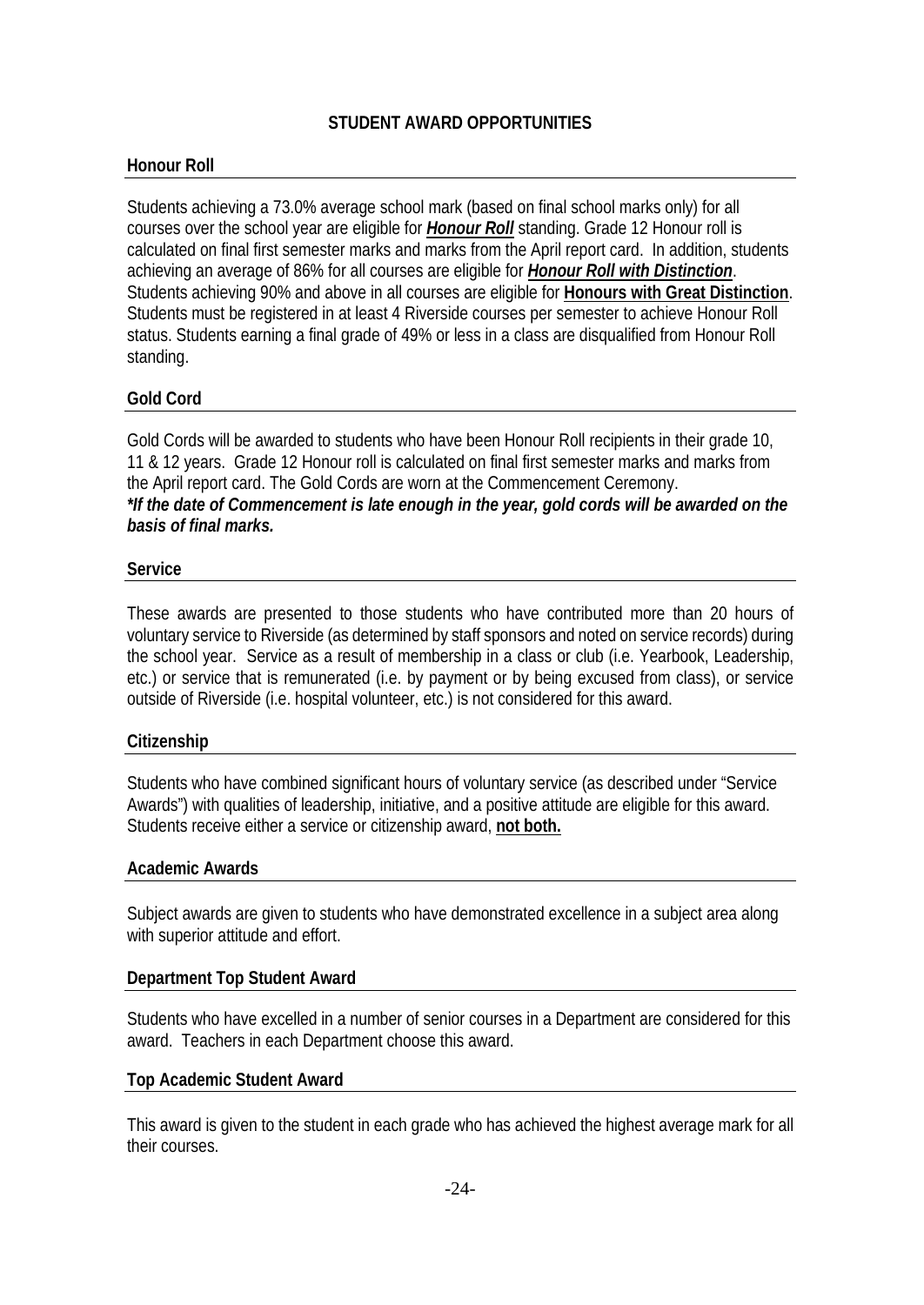# **Student of the Year**

This award is presented to the student in each grade who has demonstrated outstanding achievement and ability in the areas of: academics, service, citizenship, and extra-curricular involvement.

**-25-**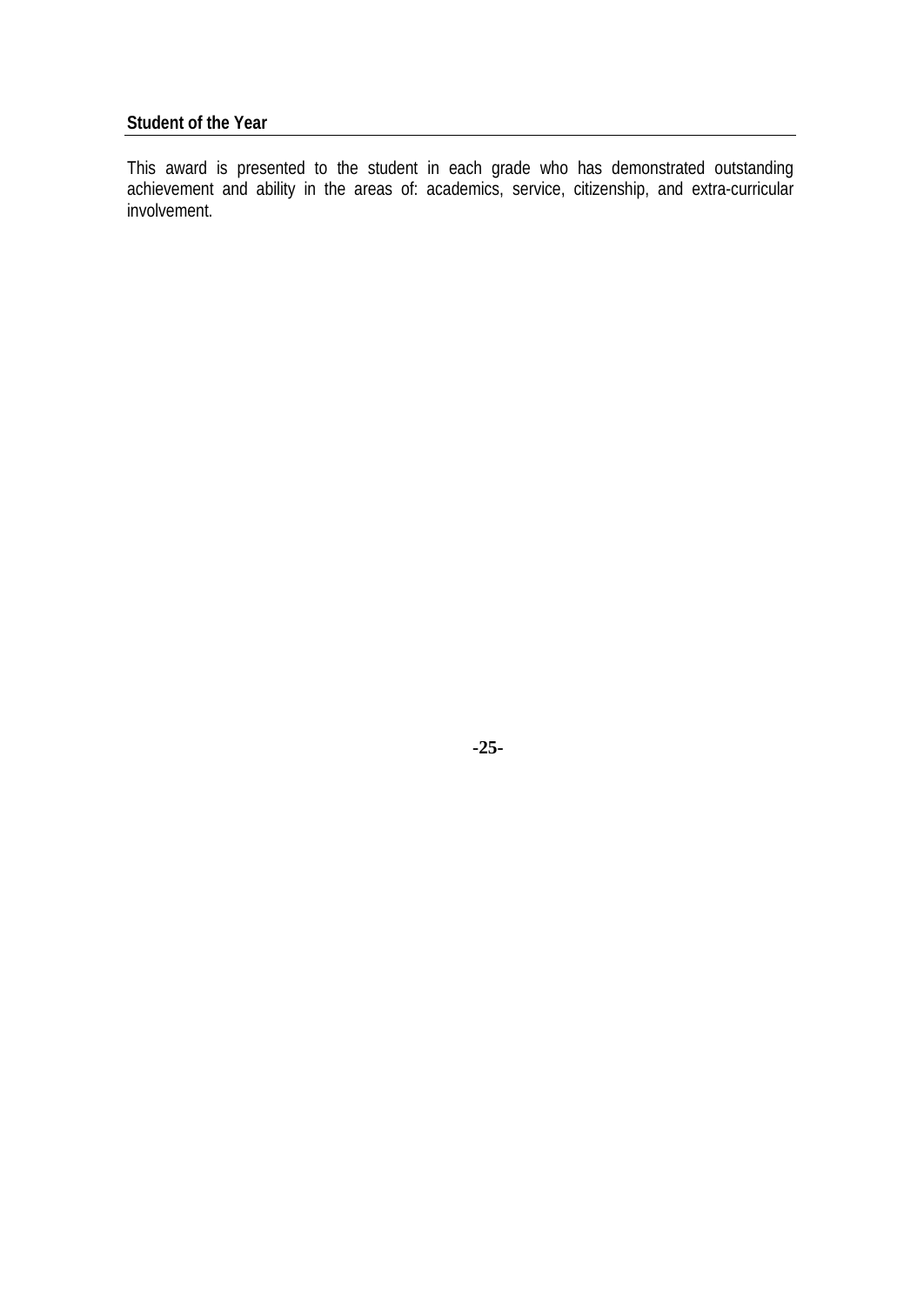

# KEEPING OUR SCHOOLS SAFE FOR OUR CHILDREN!

**School District No. 43 (Coquitlam) 550 Poirier Street Coquitlam V3J 6A7 939-9201**

*T A K I N G A S T A N D*

**Dear Parent/Guardian/Student/Staff:**

Schools form an important part of our community and our lives; they provide a supportive group of people, a centre for friendships and positive experiences -- not to mention a valuable education. We need to keep them this way.

**This is an excellent school district and a supportive community. By working together we can ensure that schools are safe environments that support young people and provide a valuable education for our children.**

**To this end, it is important that you read the following School District #43 (Coquitlam) policies.** 

- **Policy I7 DISTRICT CODE OF CONDUCT/SCHOOL RULES**
- **Policy 18 VIOLENCE, INTIMIDATION, AND POSSESSION OF WEAPONS**

**Thank you for your continued support.**

**Board of School Trustees Ms. Patricia Gartland, Superintendent of Schools**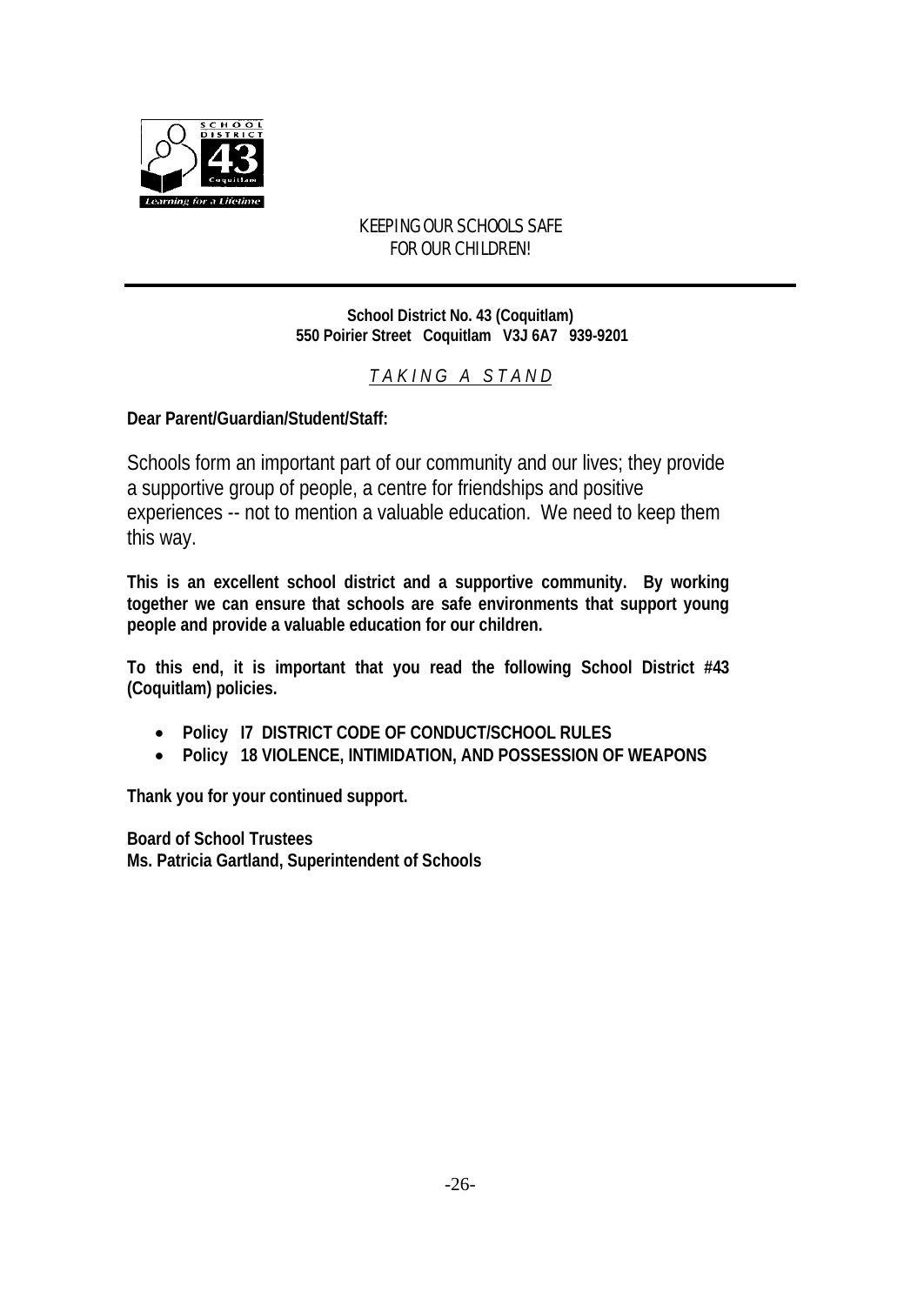# **MEDICATION**

Prescription medication is dispensed at school only with the appropriate signed documentation. We are not allowed to dispense other medication at school. If students frequently require Tylenol, etc., for headaches, please ensure they have their own supply at school. Epipens, if needed, must be provided by the student.

### **PHONES**

The office phones are extremely busy and are not available for student use, except in the case of an emergency.

# **EAL/INTERNATIONAL TESTING**

All EAL students are required to take an assessment test to determine their English proficiency level. This testing will occur on **Wednesday, August 28th** & **Thursday, August 29th at 10:30 a.m.**  at Riverside.

EAL students are asked to arrive at the school office before the tour at 10:00 a.m. to confirm your paperwork with our student information secretary.

# **EAL/INTERNATIONAL ORIENTATION**

All EAL students and their parents and guardians are invited to an orientation on **Wednesday, September 11th from 3:05 p.m. in the cafeteria.** This will include a tour of the school and an important information session for students and parents about how to be successful in EAL at Riverside. We will also talk about the different supports that are available to EAL students at Riverside.

#### **RIVERSIDE CAFETERIA**

The Riverside cafeteria offers a wide variety of healthy and nutritious snacks and lunches at a low price. We have sandwiches and a pasta bar with sauces all made in school using healthy ingredients. We offer different daily specials such as NY steak sandwiches, fresh steamed vegetables and roasted potatoes. Our students make all our soups from scratch. We also cut our own French fries and roll our fresh pizza dough daily. Items in the cafeteria start at about \$1.50 and max out at about \$6.00 for a full meal. The cafeteria is a student driven program where students make all the food for staff and peers. We invite you to come and join us and try out our healthy and delicious food!

### **ATHLETIC FEES**

At the secondary level, there are many optional extra-curricular athletics activities for students to participate in. One of the questions that parents sometimes ask is where the funds collected from athletic fees are spent. Here is a brief summary of costs that the school has to cover in order to offer extra-curricular programs. Athletic fees are divided into two main sections: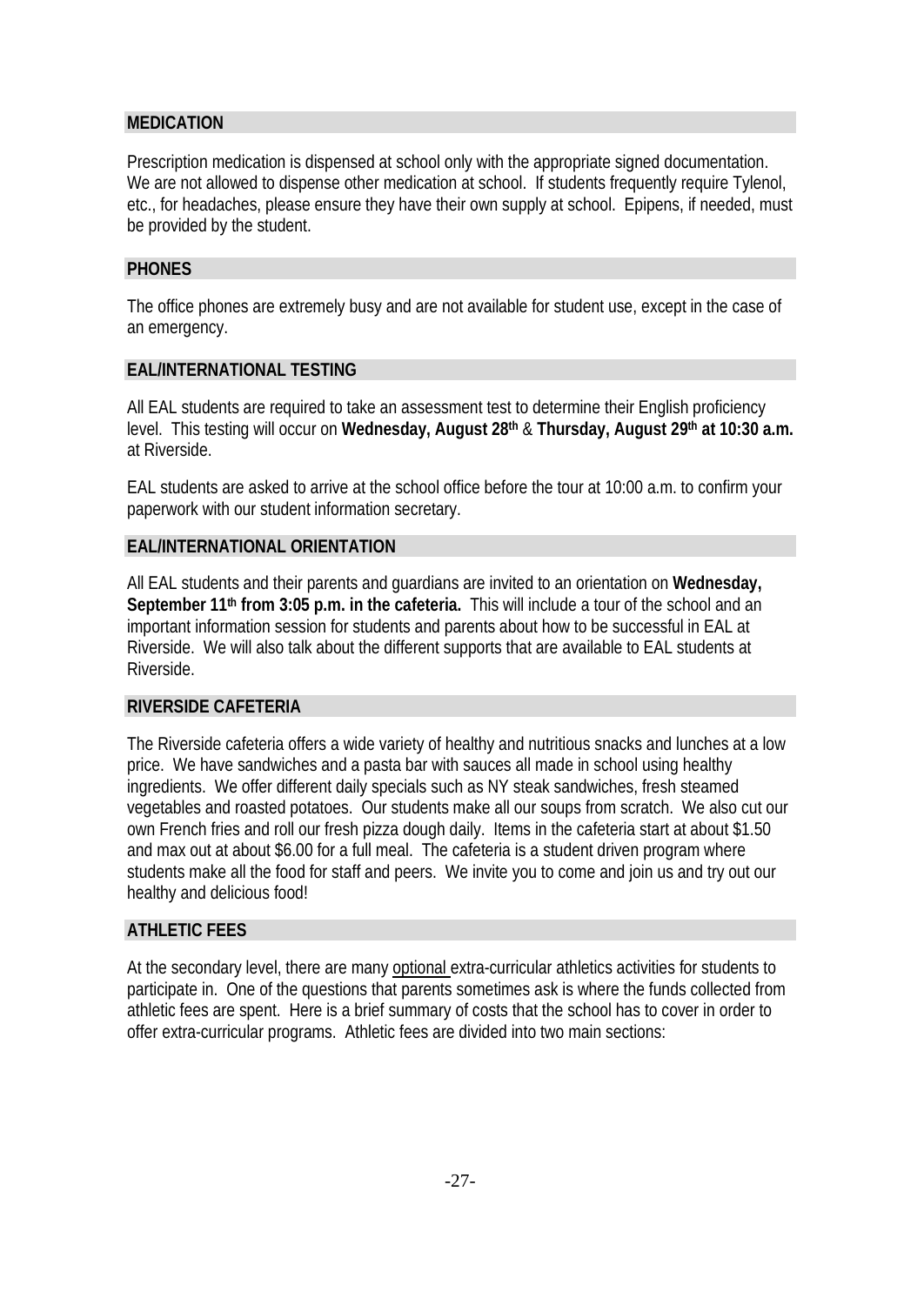- 1. Basic Athletic Fees (unlimited participation in sports for the year). This fee covers costs such as athletic association fees, teacher on call costs to release coaches during the school day, equipment replacement, awards and banquet costs, uniform replacement costs as well as many other cost items such as first aid supplies, banners and miscellaneous equipment. The school does not receive any provincial or district funding for any of these costs, and therefore part of the costs of these optional programs must be passed onto the parents and students. Currently, the fees we collect account for much less than our actual total costs so the school supplements these extra-curricular activities significantly.
- 2. Individual Sport Fees (vary according to each sport costs). Each sport pays association fees, tournament costs, official's costs, as well as several other miscellaneous costs. Again, the school supplements these extra-curricular activities significantly.

Overall, the reality is that the costs of playing sports, whether through community sports, or through extra-curricular school programs, are rising every year. We, at Riverside, will continue to do our best to offer our students these opportunities, and to supplement the costs to the best of our ability given our limited funding.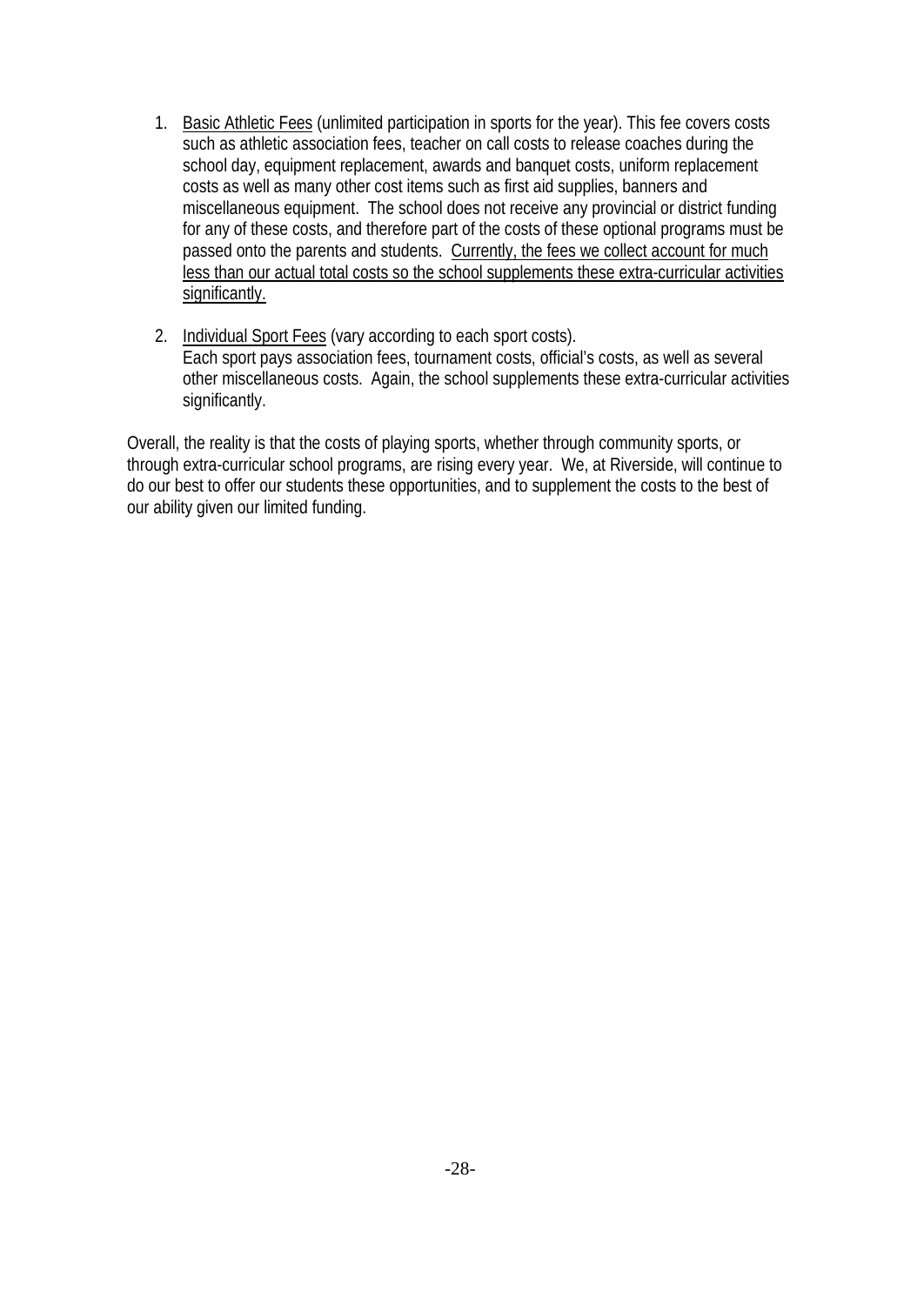# **TRAFFIC SAFETY**

**The start of the school year is a great time to remember the following tips:**

| For Pedestrians / Students         | <b>For Drivers</b>                        |
|------------------------------------|-------------------------------------------|
| No jay-walking: use the marked     | Drop-off on the north side of the school. |
| crosswalks.                        | Stay below 5 km/hr in the front driveway  |
| Watch for cars entering from Reeve | of the school                             |
| $\bullet$                          | Slow down. Thank you!                     |

Do **you** pick up your son or daughter from school?

If so, please use the student lot at the north end of the school, adjacent to Gates Park. Congestion around the front of the school has increased significantly, and poses safety concerns. A recent letter from the City of Port Coquitlam, Fire and Rescue states:

"It is the goal of your fire department to ensure that all children, staff, and visitors to your school receive the quickest emergency response for any emergency, at all times.

We are asking that all parents and visitors who pick up or drop off children and/or delivery items to your school be asked not to obstruct or block fire department road access, hydrants, or fire department connections at any time. Under the City of Port Coquitlam Fire Bylaw #3221, a fine in the amount of \$100.00 can be issued for each of the above mentioned offences."

We also ask that parents do not pick up their children at any time in the staff parking lot at the front of the school. This limits the ability for staff to enter or exit the school and impairs parents with children in wheelchairs from picking up or dropping off their children in the designated handicapped spots.

We are asking for your cooperation with this. Parking on Reeve Street is not a problem; and again, the lot by Gates Park is available. Some parents also find it easier to have an agreed upon meetup spot a block or two off school property. The marked drop-off zone in front of the school may still be used to drop students off in the morning.